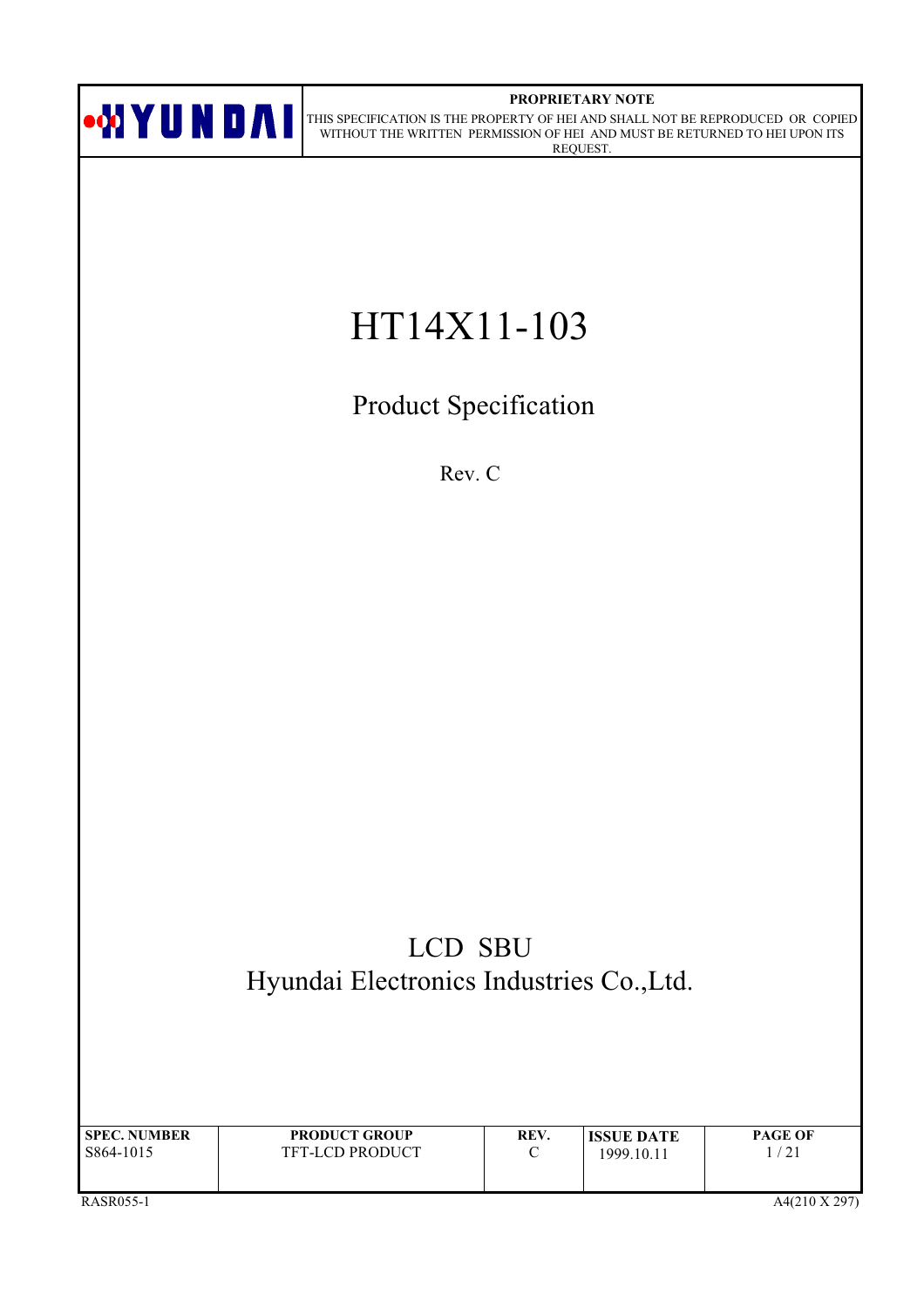|                                  |                 | <b>PRODUCT GROUP</b>                                                                                | REV.        | <b>ISSUE DATE</b> |
|----------------------------------|-----------------|-----------------------------------------------------------------------------------------------------|-------------|-------------------|
|                                  | <b>MIYUNDAI</b> | TFT-LCD PRODUCT                                                                                     | $\mathbf C$ | 1999.10.11        |
|                                  |                 | REVISION HISTORY                                                                                    |             |                   |
| REV.                             | ECN NO.         | DESCRIPTION OF CHANGES                                                                              | <b>DATE</b> | PREPARED          |
| $\boldsymbol{0}$                 |                 | <b>Initial Release</b>                                                                              | 98.3.10     | S.K.Kim           |
| $\boldsymbol{\rm{A}}$            | E811-F006       | <b>Update for Electrical Spec</b>                                                                   | 98.11.10    | J.K.Park          |
| $\, {\bf B}$                     | E901-F012       | <b>Update for Electrical Spec</b>                                                                   | 99.01.27    | J.K.Park          |
| $\mathbf C$                      | E910-F007       | - Correct Erratum, Company name(cover) and<br>definition of light leakage(10.4)<br>- Delete Table 5 | 99.10.11    | S.Y.Kim           |
| <b>SPEC. NUMBER</b><br>S864-1015 |                 | <b>SPEC. TITLE</b><br>HT14X11-103 Product Specification for                                         |             | PAGE OF<br>2/21   |
|                                  |                 | TFT-LCD                                                                                             |             |                   |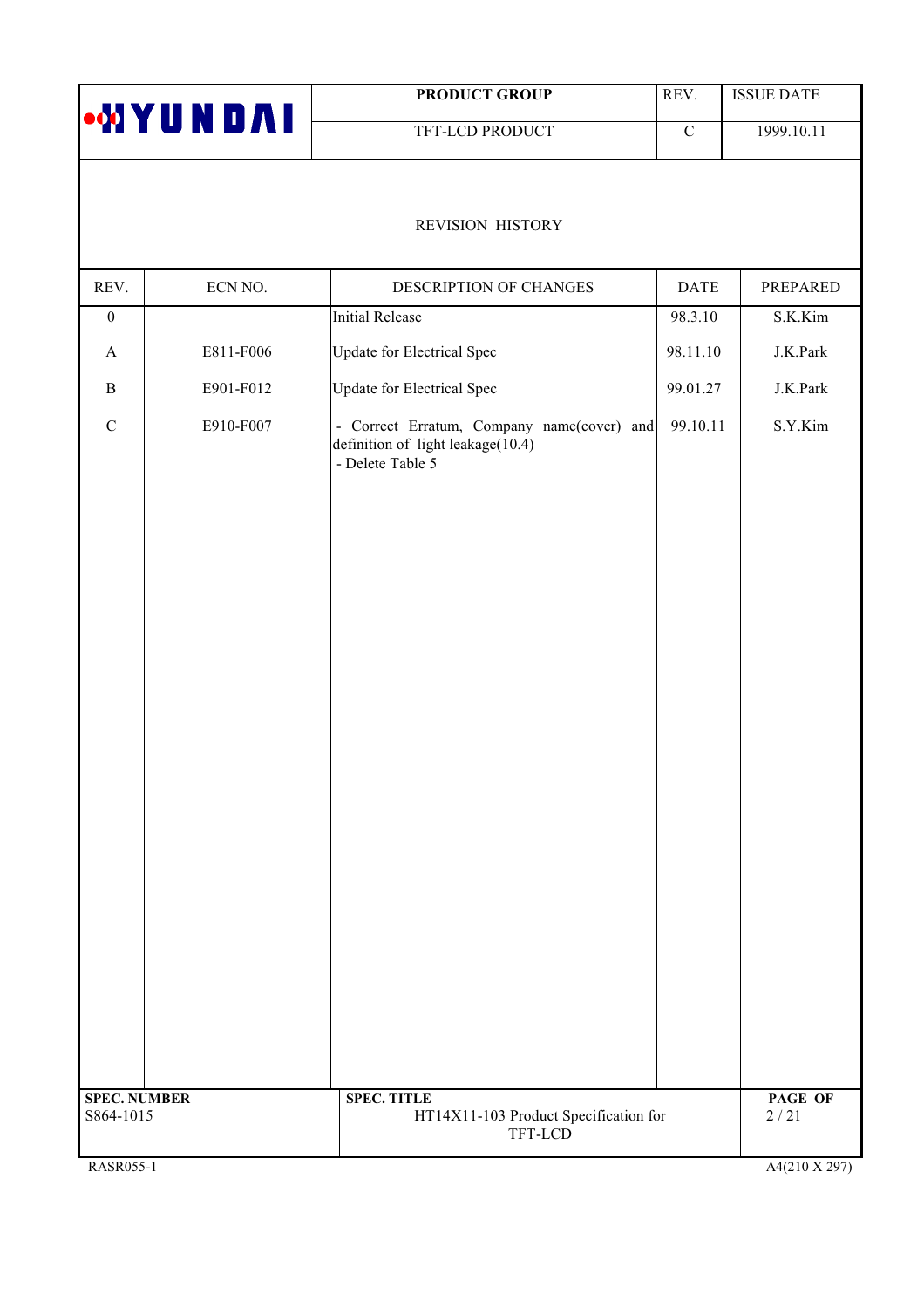|          | <b>PRODUCT GROUP</b>                                       | REV.        | <b>ISSUE DATE</b> |  |
|----------|------------------------------------------------------------|-------------|-------------------|--|
| •WYUNDAI | TFT-LCD PRODUCT                                            | $\mathbf C$ | 1999.10.11        |  |
|          |                                                            |             |                   |  |
|          | <b>Contents</b>                                            |             |                   |  |
|          |                                                            |             | Page              |  |
| 1.0      |                                                            |             | 4                 |  |
| 2.0      |                                                            |             | 5                 |  |
| 3.0      |                                                            |             | 6                 |  |
| 4.0      |                                                            |             | 7                 |  |
| 5.0      |                                                            |             | 9                 |  |
| 6.0      |                                                            |             | 10                |  |
| 7.0      |                                                            |             | 11                |  |
| 8.0      | Input Signals, Basic Display Colors & Gray Scale of Colors |             | 12                |  |
| 9.0      |                                                            |             | 13                |  |
| 10.0     |                                                            |             | 14                |  |
| 11.0     |                                                            |             | 15                |  |
| 12.0     |                                                            |             | 16                |  |
| 13.0     |                                                            |             | 17                |  |

| <b>SPEC. NUMBER</b> | <b>SPEC. TITLE</b>                    | <b>PAGE OF</b> |
|---------------------|---------------------------------------|----------------|
| S864-1015           | HT14X11-103 Product Specification for | 3/21           |
|                     | TFT-LCD                               |                |
|                     |                                       |                |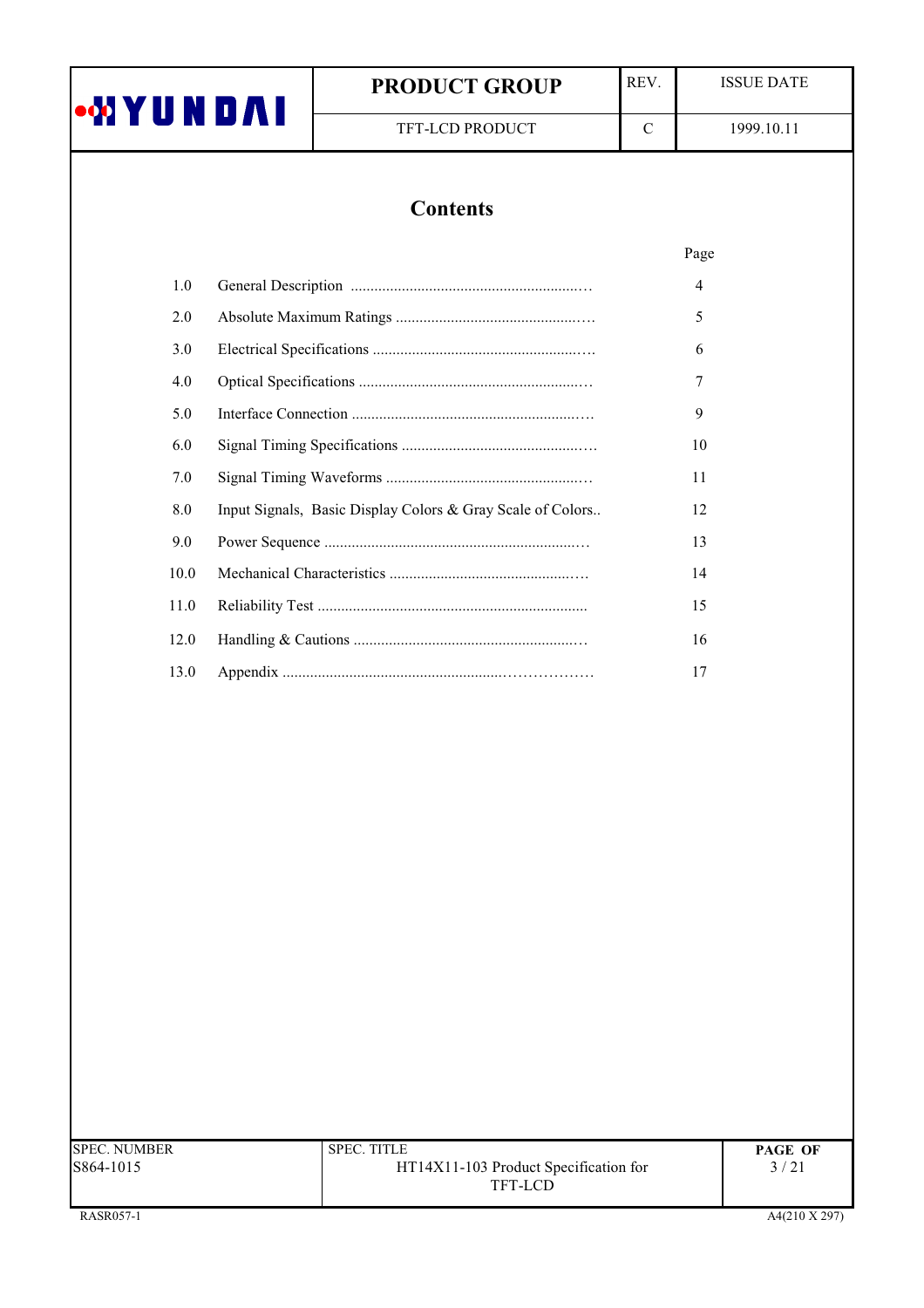| <b>ON Y U N</b> | <b>PRODUCT GROUP</b>   | REV. | <b>ISSUE DATE</b> |
|-----------------|------------------------|------|-------------------|
|                 | <b>TFT-LCD PRODUCT</b> |      | 1999.10.11        |

#### **1.0 GENERAL DESCRIPTION**

#### 1.1 Introduction

HT14X11-103 is a color active matrix TFT LCD module using amorphous silicon TFT's (Thin Film Transistors) as an active switching devices. This module has a 14.1 inch diagonally measured active area with XGA resolutions (1024 horizontal by 768 vertical pixel array). Each pixel is divided into RED, GREEN, BLUE dots which are arranged in vertical stripe and this module can display 262,144 colors. The TFT-LCD panel used for this module is a low reflection and higher color type. Therefore, this module is suitable for Notebook PC. The DC/AC inverter for back-light driving is not built in this model.



## 1.2 Features

- Low driving voltage and low power consumption
- Thin and light weight
- $\bullet$  3.3 V power supply
- 1 Channel LVDS Interface (Flat Link, Ti)
- Single CCFL (Bottom side/Horizontal Direction)
- $\bullet$  262,144 colors
- Data Enable Mode (Default) / Sync Mode (Option)

| SPEC. NUMBER | SPEC. TITLE                           | <b>PAGE OF</b> |
|--------------|---------------------------------------|----------------|
| 5864-1015    | HT14X11-103 Product Specification for | 4/21           |
|              | TFT-LCD                               |                |
|              |                                       |                |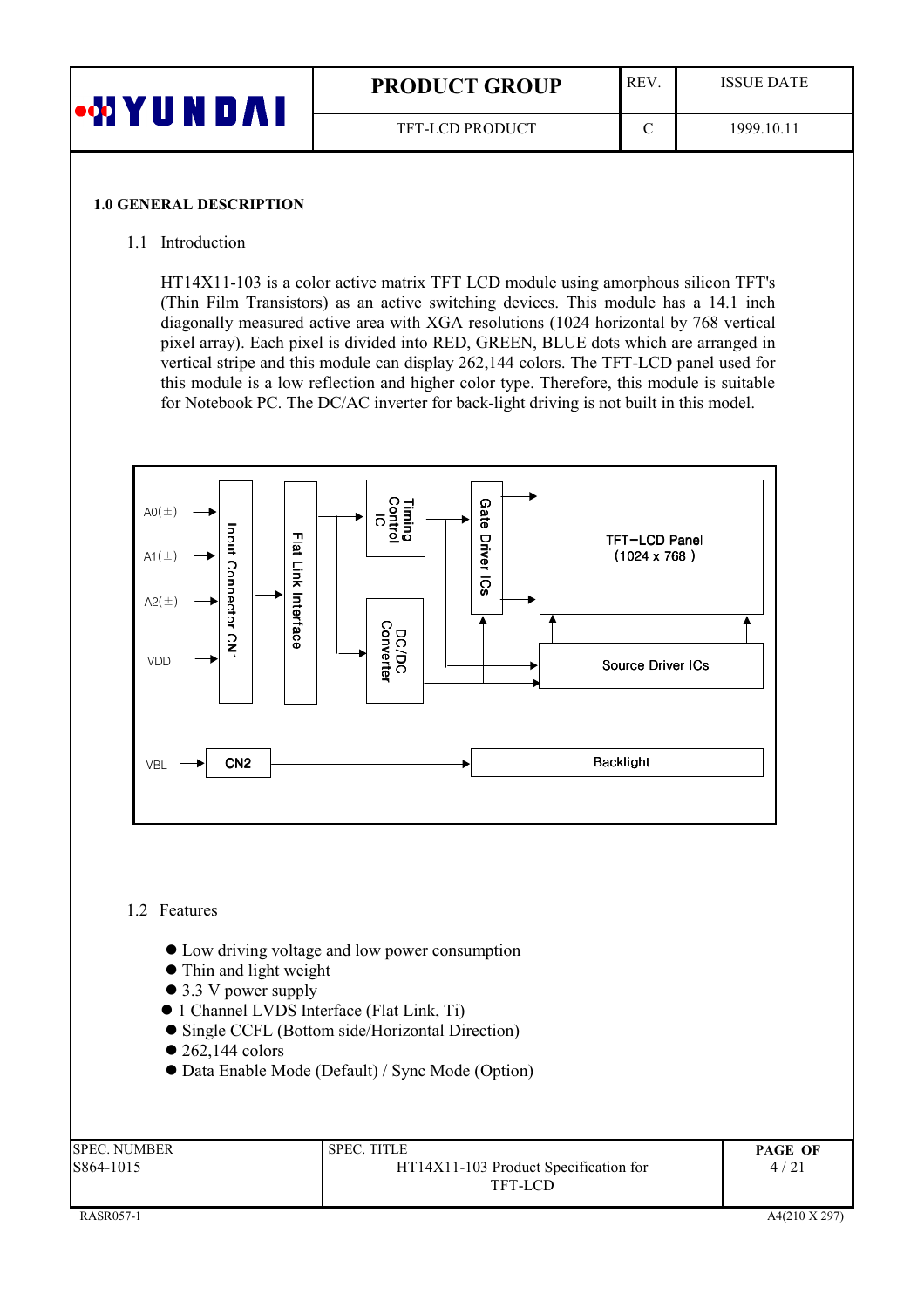| •⁄d Y U | <b>PRODUCT GROUP</b> | <b>REV</b> | <b>ISSUE DATE</b> |
|---------|----------------------|------------|-------------------|
|         | TFT-LCD PRODUCT      |            | 1999.10.11        |

# 1.3 General Specifications

The followings are general specifications at the model HT14X11-103. (listed in Table 1.)

| Parameter           | Specification                                          | Unit   | Remarks |
|---------------------|--------------------------------------------------------|--------|---------|
| Active area         | 285.696 (H) x 214.272(V)                               | mm     |         |
| Number of pixels    | $1024(H)$ x 768(V)                                     | pixels |         |
| Pixel pitch         | $0.279(H) \times 0.279(V)$                             | mm     |         |
| Pixel arrangement   | <b>RGB</b> Vertical stripe                             |        |         |
| Display colors      | 262,144                                                | colors |         |
| Display mode        | Normally white                                         |        |         |
| Dimensional outline | 300.5 $\pm$ 0.5(H) x 227.0 $\pm$ 0.5 (V) x 7.0(D) Typ. | mm     |         |
| Weight              | 630 Typ.                                               | g      |         |
| Back-light          | CCFL, Horizontal-lamp type                             |        | Note 1  |

<Table 1. General Specifications>

Note 1: CCFL (Cold Cathode Fluorescent Lamp)

#### 2.0 ABSOLUTE MAXIMUM RATINGS

The followings are maximum values which, if exceed, may cause faulty operation or damage to the unit. The operational and non-operational maximum voltage and current values are listed in Table 2.

| $\cdots$                     |                   |        |              |                     |         |
|------------------------------|-------------------|--------|--------------|---------------------|---------|
| Parameter                    | Symbol            | Min.   | Max.         | Unit                | Remarks |
| <b>Power Supply Voltage</b>  | $\rm V_{DD}$      | $-0.3$ | 4.6          |                     |         |
| Logic Input Voltage          | $\rm V_{IN}$      | $-0.3$ | $V_{DD}+0.3$ |                     |         |
| <b>Operating Temperature</b> | $T_{OP}$          |        | $+50$        | U                   |         |
| <b>Storage Temperature</b>   | $\mathrm{T_{SP}}$ | $-20$  | $+60$        | $\int_{0}^{\infty}$ |         |
| Back-light Lamp Current      | Ibl               |        | 6.0          | mA                  |         |

| <table 2.="" absolute="" maximum="" ratings=""></table> |  |  |
|---------------------------------------------------------|--|--|
|                                                         |  |  |

| <b>SPEC. NUMBER</b> | <b>SPEC. TITLE</b>                    | <b>PAGE OF</b> |
|---------------------|---------------------------------------|----------------|
| S864-1015           | HT14X11-103 Product Specification for | 5/21           |
|                     | TFT-LCD                               |                |
|                     |                                       |                |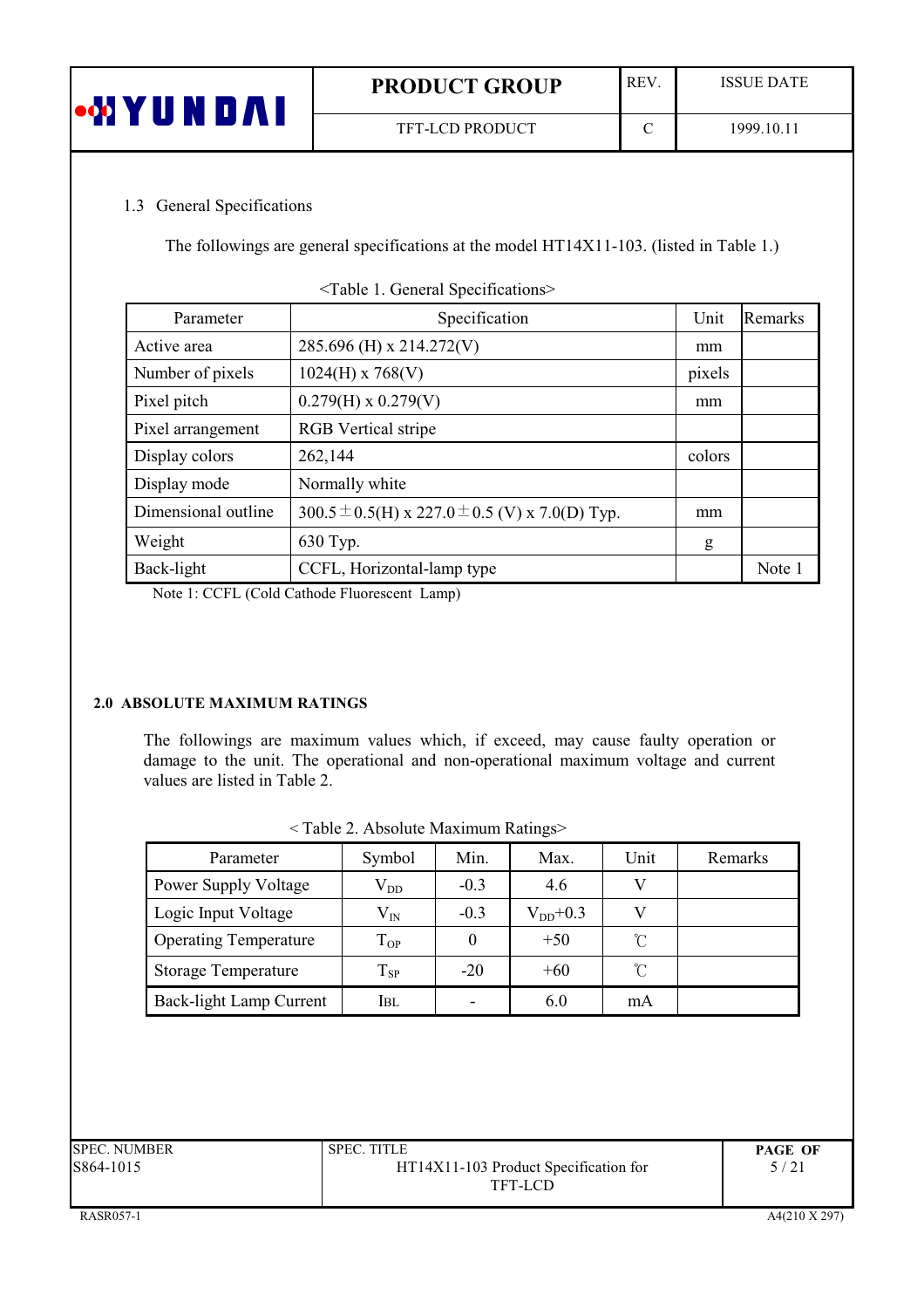| Ш | <b>PRODUCT GROUP</b>   | <b>REV</b> | <b>ISSUE DATE</b> |
|---|------------------------|------------|-------------------|
|   | <b>TFT-LCD PRODUCT</b> |            | 1999.10.1         |

# **3.0 ELECTRICAL SPECIFICATIONS**

3.1 Electrical Specifications

| Parameter                          |                    | Min.   | Typ.                         | Max.   | Unit              | Remarks              |
|------------------------------------|--------------------|--------|------------------------------|--------|-------------------|----------------------|
| Power Supply Voltage               | $V_{DD}$           | 3.0    | 3.3                          | 3.6    | $\mathbf{V}$      | Note 1               |
| Power Supply Current               | $I_{DD}$           |        | 410                          |        | mA                | Note 1               |
| High Level Input Signal<br>Voltage | $V_{IH}$           | 0.7VDD | $\overline{\phantom{a}}$     | ۰      | V                 | Note 2               |
| Low Level Input Signal<br>Voltage  | $V_{IL}$           |        |                              | 0.3VDD | $\mathbf{V}$      | Note 2               |
| Back-light Lamp Voltage            | $V_{BL}$           |        | 680                          |        | $V_{rms}$         | Note 3               |
| Back-light Lamp Current            | $I_{BL}$           | 2.0    | 4.5                          | 6.0    | mA <sub>rms</sub> |                      |
| Back-light Lamp operating          | $F_L$              | 40     | (50)                         | 70     | KHz               | Note 4               |
| Frequency                          |                    |        |                              |        |                   | One Lamp             |
| Lamp Starting Voltage              | $Ta = 25^{\circ}C$ |        | $\qquad \qquad \blacksquare$ | 755    | $V_{rms}$         | Note 5               |
|                                    | $Ta = 0^{\circ}C$  |        | ۰                            | 1070   | $V_{rms}$         | Note 5               |
| Lamp Life                          |                    |        | 15,000                       |        | hrs               | At $I_{BL} = 6.0$ mA |
| Power Consumption                  | $P_D$              |        | 1.4                          |        | W                 | Typ.@8 Color Bar     |
|                                    | $P_{BL}$           |        | 3.1                          |        | W                 | Note 6               |
|                                    | $P_{total}$        |        | 4.5                          |        | W                 |                      |

| $\le$ Table 3. Electrical specifications $>$ |
|----------------------------------------------|
|----------------------------------------------|

Notes : 1. The supply voltage is measured and specified at the interface connector of LCM.

The current draw and power consumption specified is for 3.3V at  $25^{\circ}$ C.

- 2. The values specified apply to all logic inputs.
	- : ENAB, Clock, Data Signals, etc. are serial input signal. (See Ref. 7.2.)
- 3. Reference value, which is measured with Harison HIU-742A Inverter at  $25^{\circ}$ C

( $V_{BLMIN}$  is value at  $I_{BLMIN}$  and  $V_{BLMAX}$  is at  $I_{BLMAX}$ .)

- 4. The lamp frequency should be selected as different as possible from the horizontal synchronous frequency and its harmonics to avoid interference which may cause line flow on the display
- 5. The inverter open voltage should be more than the maximum value of lamp starting voltage.

| <b>SPEC. NUMBER</b> | <b>SPEC. TITLE</b>                    | <b>PAGE OF</b> |
|---------------------|---------------------------------------|----------------|
| S864-1015           | HT14X11-103 Product Specification for | 6/21           |
|                     | TFT-LCD                               |                |
|                     |                                       |                |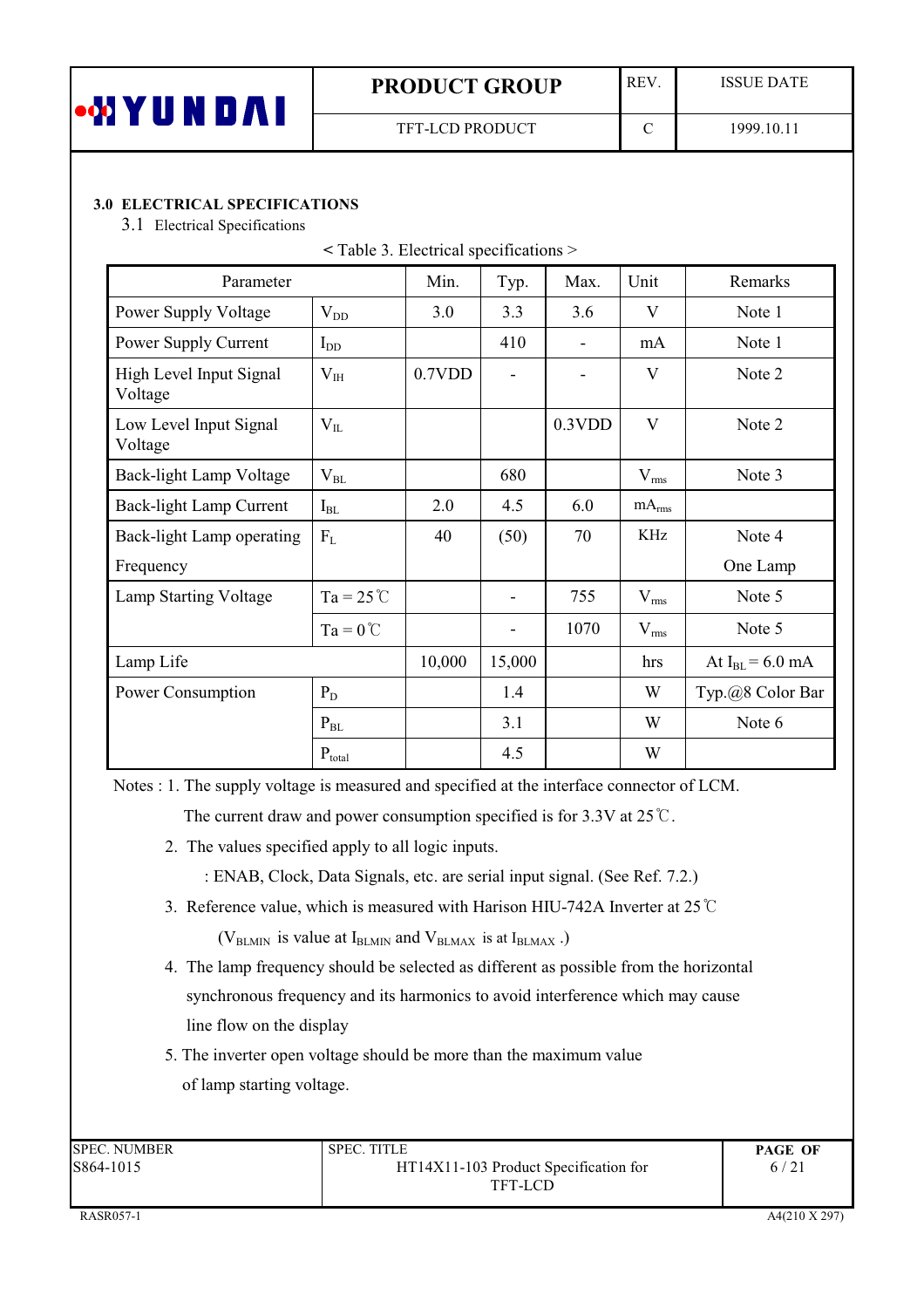| •WYUNDAI | <b>PRODUCT GROUP</b>   | <b>REV</b> | <b>ISSUE DATE</b> |
|----------|------------------------|------------|-------------------|
|          | <b>TFT-LCD PRODUCT</b> |            | 1999.10.11        |

6. Calculated value for reference  $(V_{BL} \times I_{BL})$ 

#### **4.0 OPTICAL SPECIFICATIONS**

4.1 Overview

The test of optical specifications shall be measured in a dark room (ambient luminance  $\leq 1$ ) temperature =  $25\pm2$ °C) with the equipment of Luminance meter system lux and (Goniometer system and TOPCONE BM-5) and test unit shall be located at a distance 50cm from the LCD surface at a viewing angle of  $\theta$  and  $\Phi$  equal to 0°. We refer to  $\theta_{\theta=0}$  $(=\theta_3)$  as the 3 o'clock direction (the "right"),  $\theta_{\theta=90}$  (=  $\theta_{12}$ ) as the 12 o'clock direction ("upward"),  $\theta_{\theta=180}$  (=  $\theta_{9}$ ) as the 9 o'clock direction ("left") and  $\theta_{\theta=270}$  (=  $\theta_{6}$ ) as the 6 o'clock direction ("bottom"). While scanning  $\theta$  and/or  $\Phi$ , the center of the measuring spot on the display surface shall stay fixed. The measurement shall be executed after 30 minutes warm-up period. VDD shall be 3.3+/- 0.15V at 25°C. Optimum viewing angle direction is 6 o'clock.

# 4.2 Optical Specifications

|  |  | <table 4.="" optical="" specifications=""></table> |  |
|--|--|----------------------------------------------------|--|
|--|--|----------------------------------------------------|--|

| Parameter                |            | Symbol                | Condition            | Min.  | Typ.  | Max.  | Unit          | Remark |
|--------------------------|------------|-----------------------|----------------------|-------|-------|-------|---------------|--------|
| Viewing                  | Horizontal | $\Theta_3$            |                      | 40    |       |       | Deg.          |        |
| Angle Range              |            | $\Theta_9$            |                      | 40    |       |       | Deg.          | Note 1 |
|                          | Vertical   | $\Theta_{12}$         | CR > 10              | 10    |       |       | Deg.          |        |
|                          |            | $\Theta_6$            |                      | 35    |       |       | Deg.          |        |
| Luminance Contrast Ratio |            | CR                    | $\Theta = 0^{\circ}$ | 150   |       |       |               | Note 2 |
| Average Luminance of     |            | $Y_{w}$               |                      |       | 100   |       | $cd/m^2$      | Note 3 |
| White                    |            |                       | $\Theta = 0^{\circ}$ |       |       |       |               |        |
| White Luminance          |            | $\varDelta$ Y         | $IBL = 4.5mA$        |       |       | 1.25  |               | Note 4 |
| Uniformity               |            |                       |                      |       |       |       |               |        |
| White Chromaticity       |            | $X_{W}$               | $\Theta = 0^{\circ}$ | 0.291 | 0.321 | 0.351 |               | Note 5 |
|                          |            | $y_w$                 |                      | 0.315 | 0.345 | 0.375 |               |        |
|                          | Red        | $X_R$                 | $\Theta = 0^{\circ}$ | 0.542 | 0.572 | 0.602 |               |        |
| Reproduction             |            | <b>Y</b> <sub>R</sub> |                      | 0.317 | 0.347 | 0.377 |               |        |
| of Color                 | Green      | $X_G$                 |                      | 0.273 | 0.303 | 0.333 |               |        |
|                          |            | $y_G$                 |                      | 0.516 | 0.546 | 0.576 |               |        |
|                          | Blue       | $X_{B}$               |                      | 0.118 | 0.148 | 0.178 |               |        |
|                          |            | Ув                    |                      | 0.112 | 0.142 | 0.172 |               |        |
| Response                 | Rise       | $T_r$                 | Ta= $25^{\circ}$ C   |       |       | 40    | ms            | Note 6 |
| Time                     | Decay      | $T_d$                 | $\Theta = 0^{\circ}$ |       |       | 40    | ms            |        |
| Cross Talk               |            | <b>CT</b>             | $\Theta = 0^{\circ}$ |       |       | 2.0   | $\frac{0}{0}$ | Note 7 |

| <b>SPEC. TITLE</b>                    | <b>PAGE OF</b> |
|---------------------------------------|----------------|
| HT14X11-103 Product Specification for | 7/21           |
| TFT-LCD                               |                |
|                                       |                |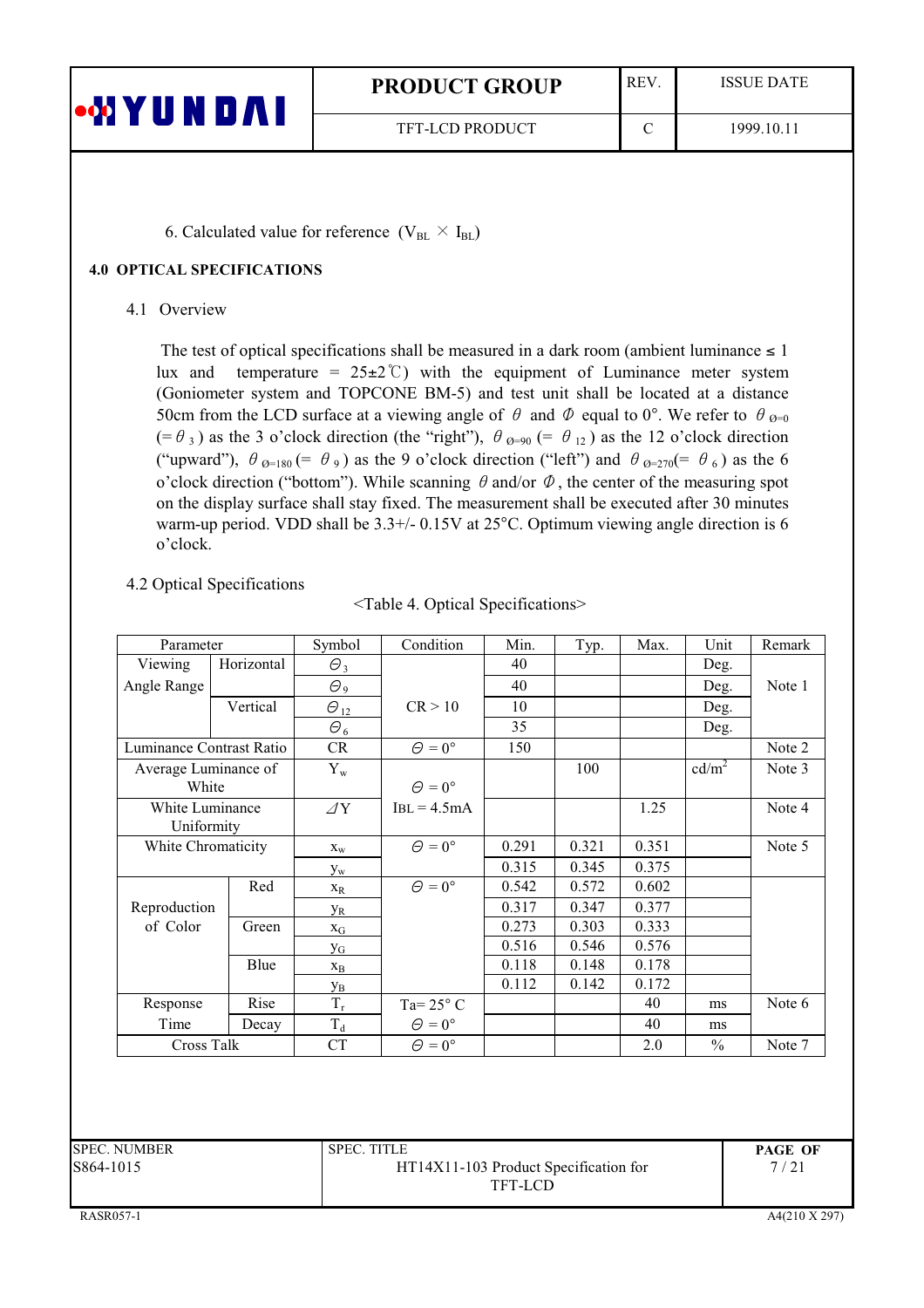| <b>oo</b> b<br>$\mathbf{u}$ | <b>REV</b><br><b>PRODUCT GROUP</b> |  | <b>ISSUE DATE</b> |
|-----------------------------|------------------------------------|--|-------------------|
|                             | TFT-LCD PRODUCT                    |  | 1999.10.11        |

Note:

- $1<sub>1</sub>$ Viewing Angle is the angle at which the contrast ratio is greater than 10. The Viewing Angles are determined for the horizontal or 3, 9 o'clock direction and the vertical or 6, 12 o'clock direction with respect to the optical axis which is normal to the LCD surface (see FIGURE1 shown in Appendix).
- 2. Contrast measurements shall be made at viewing angle of  $\Theta = 0^{\circ}$  and at the center of the LCD surface. Luminance shall be measured with all pixels in the view field set first to white, then to the dark (black) state. (see FIGURE1 shown in Appendix) Luminance Contrast Ratio (CR) is defined mathematically as  $CR =$  Luminance when displaying a white raster / Luminance when displaying a black raster.
- $3<sup>1</sup>$ Average Luminance of White is defined as arithmetic mean of five measurement points across the LCD surface. Luminance shall be measured with all pixels in the view field set to white. This measurement shall be taken at the locations shown in FIGURE 2 for a total of the measurements per display.

The Average Luminance of White is varied by the Back-light Current, IBL.

- 4. The White Luminance Uniformity on LCD surface is then expressed as :  $\Delta Y =$ Maximum Luminance of nine points / Minimum Luminance of nine points (see FIGURE 3)
- The Color Chromaticity Coordinates specified in Table 4. shall be calculated from the  $5.$ spectral data measured with all pixels, red, green, blue and white. Measurements shall be made at the center of the panel.
- 6. The Electro-optical Response Time measurements shall be made as shown in FIGURE 4 (shown in Appendix) by switching the "data" input signal ON and OFF. The times needed for the luminance to change from 0% to 90% is Td, and 100% to 10% is Tr.
- Cross-Talk of one area of the LCD surface by another shall be measured by comparing 7. the luminance (YA) of a 25mm diameter area with all display pixels set to a gray level, to the luminance  $(YB)$  of the same area when center window area is driven dark (Refer to FIGURE 5).

| SPEC. NUMBER | <b>SPEC. TITLE</b>                    | <b>PAGE OF</b> |
|--------------|---------------------------------------|----------------|
| S864-1015    | HT14X11-103 Product Specification for | 8/21           |
|              | TFT-LCD                               |                |
|              |                                       |                |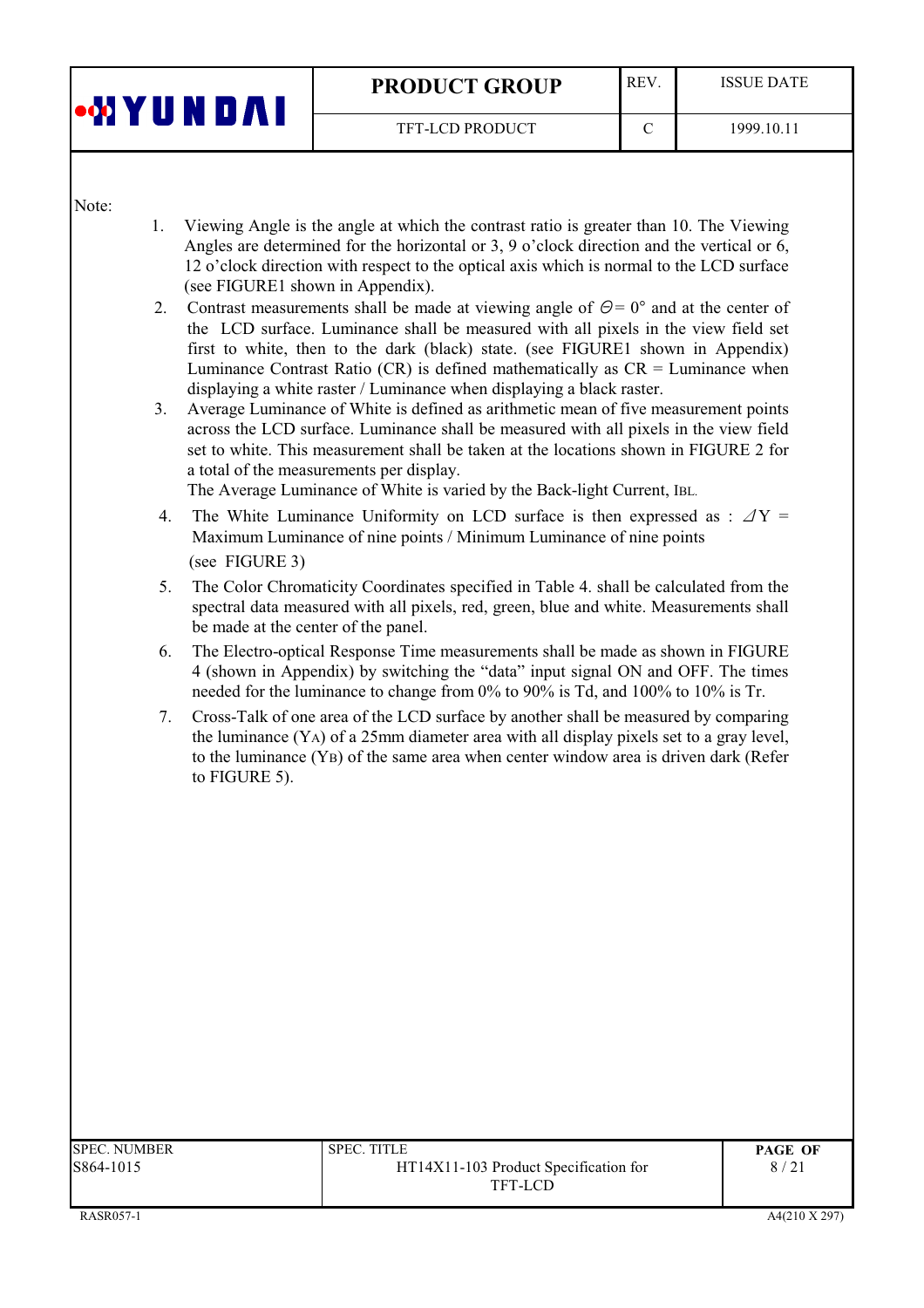| UNDAI<br>oo YI | <b>REV</b><br><b>PRODUCT GROUP</b> |   | <b>ISSUE DATE</b> |
|----------------|------------------------------------|---|-------------------|
|                | <b>TFT-LCD PRODUCT</b>             | ⌒ | 1999.10.11        |

#### 5.0 INTERFACE CONNECTION.

#### 5.1 Electrical Interface Connection

The electronics interface connector is a model FI-SEB20P-HF manufactured by JAE or equivalent. The mating connector part number is FI-S20S-HF or equivalent. The connector interface pin assignments are listed in Table 5.

| Terminal       | Symbol            | Function                          |  |  |
|----------------|-------------------|-----------------------------------|--|--|
| NO.            |                   |                                   |  |  |
| 1              | VDD1              | Power Supply : $+3.3V$            |  |  |
| $\overline{2}$ | VD <sub>D</sub> 2 | Power Supply : $+3.3V$            |  |  |
| 3              | VSS1              | Ground                            |  |  |
| $\overline{4}$ | VSS <sub>2</sub>  | Ground                            |  |  |
| 5              | RINO-             | Transmission Data of 0 Negative - |  |  |
| 6              | $RIN0+$           | Transmission Data of 0 Positive + |  |  |
| $\overline{7}$ | VSS3              | Ground                            |  |  |
| 8              | RIN1-             | Transmission Data of 1 Negative - |  |  |
| 9              | $RIN1+$           | Transmission Data of 1 Positive + |  |  |
| 10             | VSS4              | Ground                            |  |  |
| 11             | RIN2-             | Transmission Data of 2 Negative - |  |  |
| 12             | $RIN2+$           | Transmission Data of 2 Positive + |  |  |
| 13             | VSS5              | Ground                            |  |  |
| 14             | CLK-              | Sampling Clock of Negative -      |  |  |
| 15             | $CLK+$            | Sampling Clock of Positive +      |  |  |
| 16             | VSS6              | Ground                            |  |  |
| 17             | NC <sub>1</sub>   | No Connection                     |  |  |
| 18             | NC2               | No Connection                     |  |  |
| 19             | VSS7              | Ground                            |  |  |
| 20             | VSS8              | Ground                            |  |  |

<Table 5. Pin Assignment for the Interface Connector>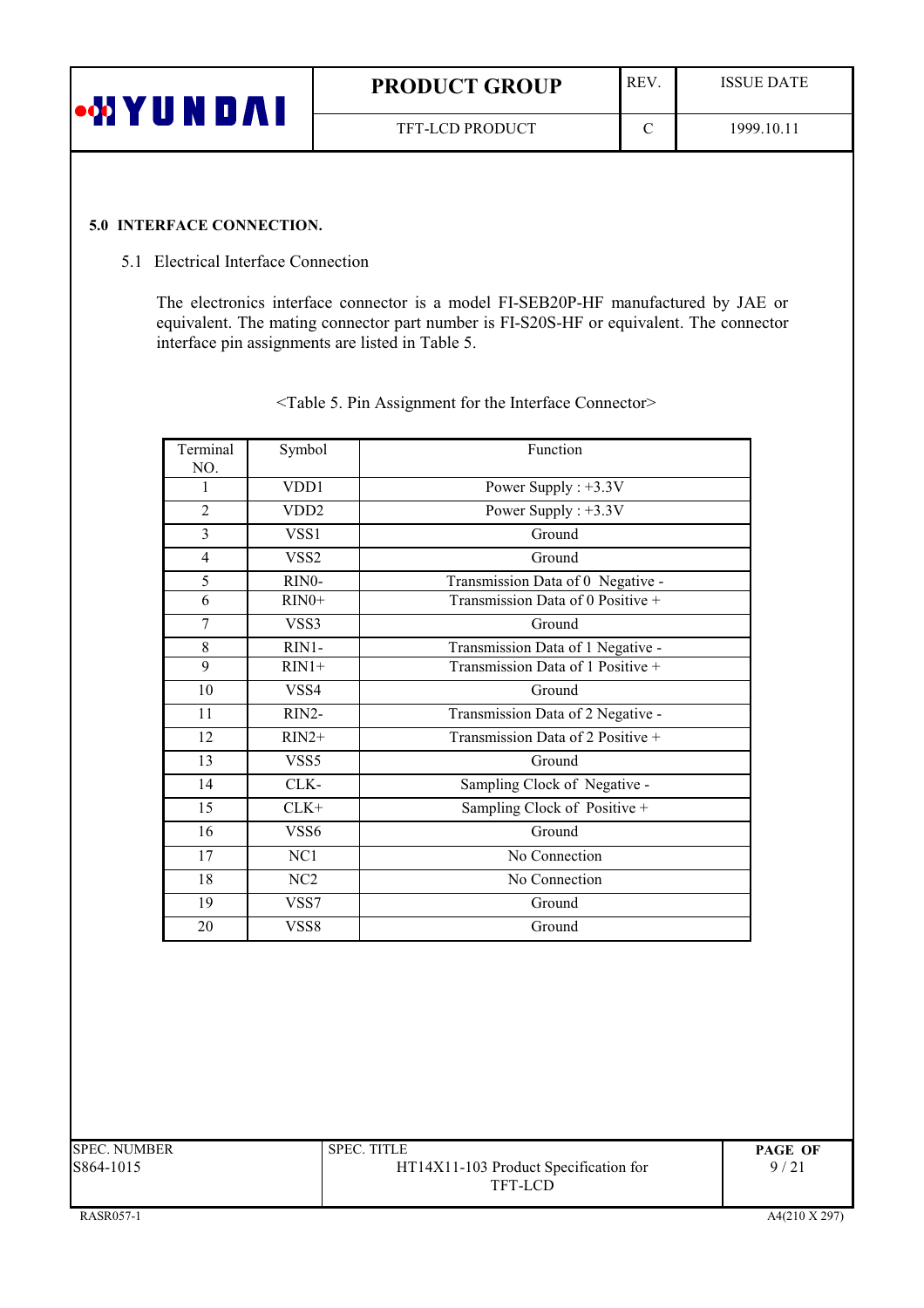| <b>COYUNDAI</b> | <b>PRODUCT GROUP</b>   | <b>REV</b> | <b>ISSUE DATE</b> |
|-----------------|------------------------|------------|-------------------|
|                 | <b>TFT-LCD PRODUCT</b> |            | 1999.10.11        |

# 5.2 Back-light Interface

The Back-light interface connector is a model BHSR-02VS-1 manufactured by JST or equivalent. The connector interface pin assignments are listed in Table 6.

| <table 6.="" back-light="" electrical="" interface=""></table> |  |  |
|----------------------------------------------------------------|--|--|
|----------------------------------------------------------------|--|--|

| Terminal No. | Symbol | <b>Function</b>                 |  |  |  |  |
|--------------|--------|---------------------------------|--|--|--|--|
|              |        | CCFL Power Supply(High Voltage) |  |  |  |  |
|              | GI     | CCFL Power Supply(GND Side)     |  |  |  |  |

# **6.0 SIGNAL TIMING SPECIFICATIONS**

The specification of the signal timing parameter is listed in Table 7.

<Table 7. Signal Timing Specifications>

| <b>ITEM</b>            | Symbol         | Min.             | Typ.             | Max.             | Unit          | Remarks  |
|------------------------|----------------|------------------|------------------|------------------|---------------|----------|
| Frame Period           | t1             | $801 \times t3$  | 806 x t3         | 812 x t3         |               |          |
|                        |                |                  | 16.67            |                  | ms            | 60Hz     |
| Vertical               | t2             | $768 \times t3$  | $768 \times t3$  | $768 \times t3$  |               |          |
| Display Period         |                |                  | 15.88            |                  | ms            |          |
| One Line               | t3             | $1152 \times t5$ | $1344 \times 15$ | 1364 x t5        |               |          |
| <b>Scanning Period</b> |                |                  | 20.67            |                  | <b>us</b>     | 48.38KHz |
| Horizontal             | t4             | $1024 \times t5$ | $1024 \times t5$ | $1024 \times t5$ |               |          |
| Display Period         |                |                  | 15.75            |                  | <b>us</b>     |          |
| Clock Time             | t <sub>5</sub> |                  | 15.38            |                  | <sub>ns</sub> | 65MHz    |
| Clock "L" Time         | t6             | (5.0)            |                  |                  | <sub>ns</sub> |          |
| Clock "H" Time         | t7             | (5.0)            |                  |                  | <sub>ns</sub> |          |
| Set up Time            | t8             | 5.0              |                  |                  | ns            |          |
| <b>Hold Time</b>       | t9             | 5.0              |                  |                  | ns            |          |

| <b>SPEC. NUMBER</b> | <b>SPEC. TITLE</b>                    | <b>PAGE OF</b> |
|---------------------|---------------------------------------|----------------|
| S864-1015           | HT14X11-103 Product Specification for | 10/21          |
|                     | TFT-LCD                               |                |
|                     |                                       |                |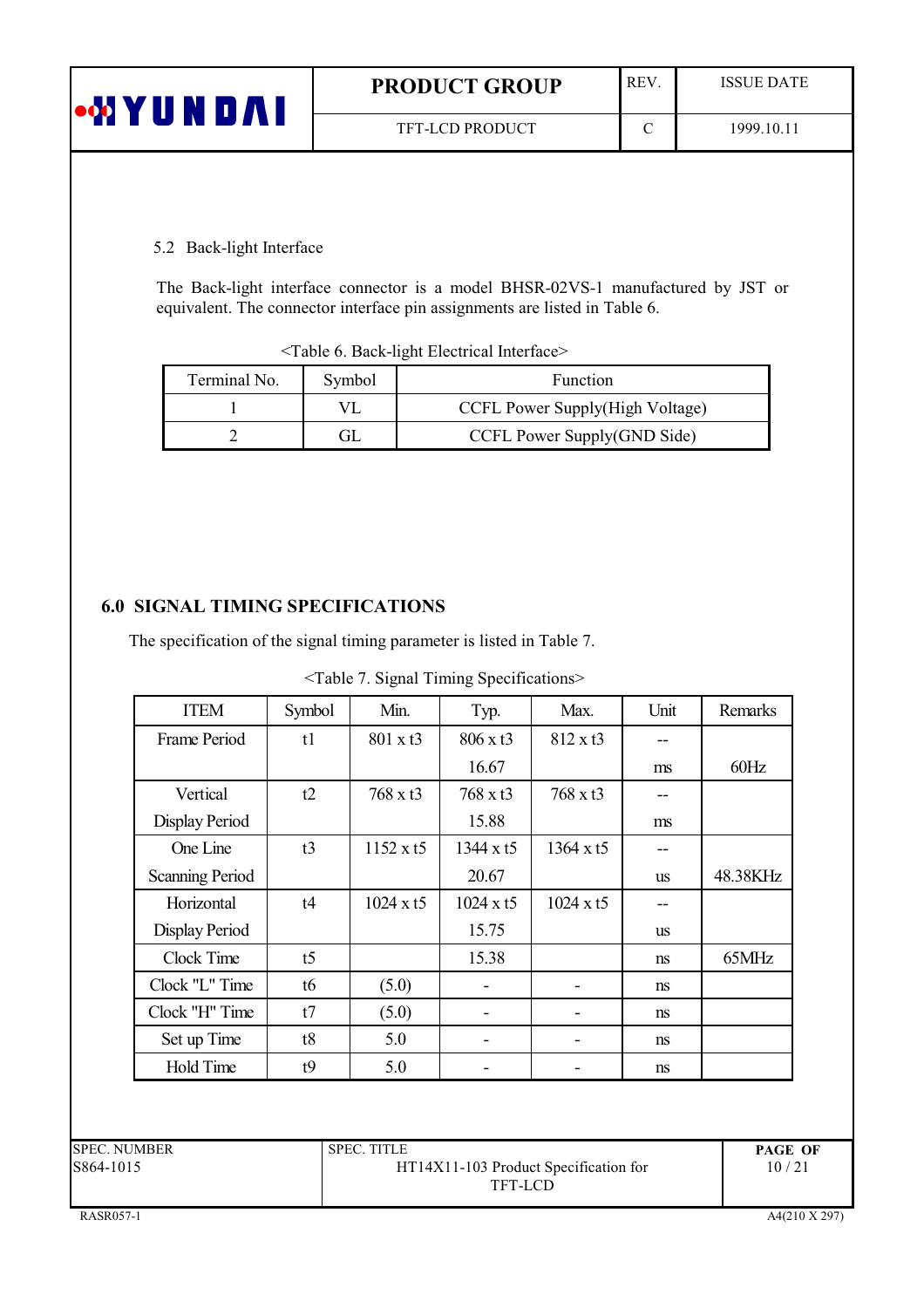|                                                                             | <b>PRODUCT GROUP</b>                                                                  | REV.                     | <b>ISSUE DATE</b>            |
|-----------------------------------------------------------------------------|---------------------------------------------------------------------------------------|--------------------------|------------------------------|
| <b>MYUNDAI</b>                                                              | TFT-LCD PRODUCT                                                                       | $\mathbf C$              | 1999.10.11                   |
|                                                                             |                                                                                       |                          |                              |
| 7.0 SIGNAL TIMING WAVEFORMS                                                 |                                                                                       |                          |                              |
| 7.1 Vertical Timing Waveforms                                               |                                                                                       |                          |                              |
|                                                                             | t1                                                                                    |                          |                              |
|                                                                             | t2                                                                                    |                          |                              |
| MCLK                                                                        |                                                                                       |                          |                              |
| $t3$                                                                        |                                                                                       |                          |                              |
| ENAB                                                                        |                                                                                       |                          |                              |
| $R5 \sim R0$<br>x,1<br>$G5 \sim G($ Invalid Data                            | x, 2<br>x, y                                                                          | Invalid                  | Data                         |
| $B 5 ~\sim~ B 0$                                                            |                                                                                       | x,768                    | $x + 1, 1$                   |
|                                                                             |                                                                                       |                          |                              |
| 7.2 Horizontal Timing Waveforms                                             | t3                                                                                    |                          |                              |
|                                                                             | t4                                                                                    |                          |                              |
| $MCLK$<br>t5                                                                |                                                                                       |                          |                              |
| ENAB                                                                        | IJ                                                                                    |                          |                              |
| $R5 \sim R0$                                                                | 1022, Y                                                                               |                          |                              |
| $\rm{G\,5\,\sim\,G\,0}$<br>1, Y<br>2, Y<br>$\mbox{B}\,5\,\sim\,\mbox{B}\,0$ | X, Y<br>1023, Y<br>1021, Y                                                            | Invalid<br>$Y_{1024, Y}$ | 2, Y<br>1, Y<br>3, Y<br>Data |
| $\overline{16}$                                                             | $\ensuremath{\mathrm{t}}\xspace$ 5<br>t7                                              |                          |                              |
|                                                                             | $\rm V_{\rm \,IH}$                                                                    |                          | b<br>a                       |
| MCLK                                                                        | Input signal center level: (0.5VCC)<br>$V_{\,IL}$<br>$\ensuremath{\mathrm{t}}8$<br>t9 | MCLK                     |                              |
| $R5 \sim R0$                                                                | K<br>₹<br>valid<br>$\rm V_{\rm IH}$                                                   |                          | $Duty(a,b) = 50\% \pm 10\%$  |
| $\mathrm{G}\,5\,\sim\,\mathrm{G}\,0$<br>$\mbox{B}\,5\,\sim\,\mbox{B}\,0$    | Input signal center level: (0.5VCC)<br>data<br>$V_{\,IL}$                             |                          |                              |
|                                                                             |                                                                                       |                          |                              |
|                                                                             |                                                                                       |                          |                              |
| <b>SPEC. NUMBER</b><br>S864-1015                                            | SPEC. TITLE<br>HT14X11-103 Product Specification for                                  |                          | PAGE OF<br>11/21             |
|                                                                             | TFT-LCD                                                                               |                          | $A4(210 \text{ X } 297)$     |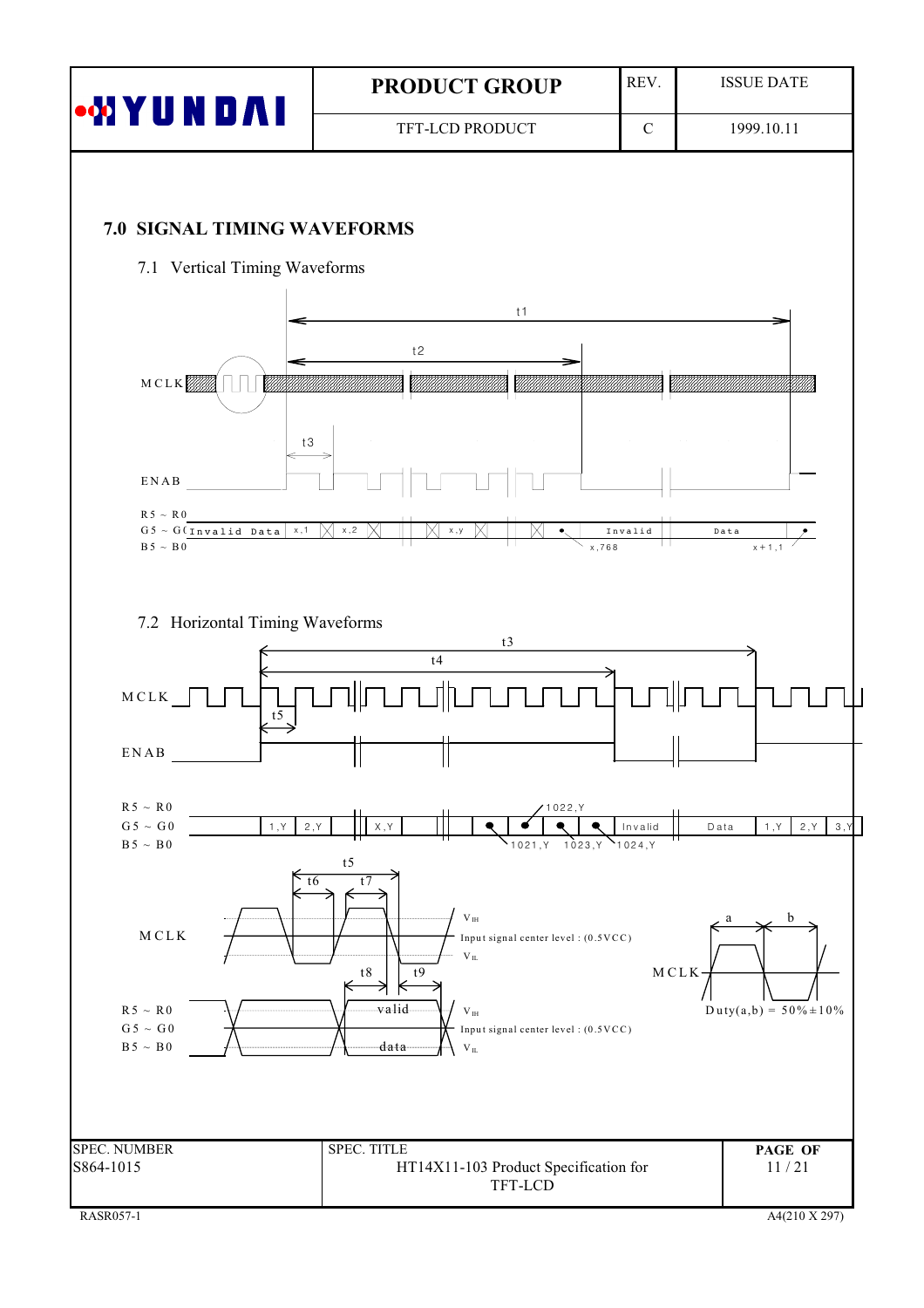|  | <b>PRODUCT GROUP</b> |  |
|--|----------------------|--|
|  |                      |  |

TFT-LCD PRODUCT

 $\overline{C}$ 

#### 8.0 INPUT SIGNALS, BASIC DISPLAY COLORS & GRAY SCALE OF COLORS

**WYUNDAI** 

Each color is displayed in sixty-four gray scales from a 6 bits data signal input. A total of 262,144 colors are derived from the resultant 18 bits data. Table 8. shows the input signals, basic display colors and gray scale for each color.

<Table 8. Input signals, Basic display colors and Gray scale for each color.>

|             | Colors &               |                              |                              |                                  |                                  |                              |                                  | Data signal                  |                              |                              |                                      |                                      |                              |                              |                                      |                                      |                              |                                  |                                    |
|-------------|------------------------|------------------------------|------------------------------|----------------------------------|----------------------------------|------------------------------|----------------------------------|------------------------------|------------------------------|------------------------------|--------------------------------------|--------------------------------------|------------------------------|------------------------------|--------------------------------------|--------------------------------------|------------------------------|----------------------------------|------------------------------------|
|             | Gray scale             | R <sub>0</sub>               | R <sub>1</sub>               | R <sub>2</sub>                   | R3                               | R <sub>4</sub>               | R <sub>5</sub>                   | G <sub>0</sub>               | G <sub>1</sub>               | G <sub>2</sub>               | G <sub>3</sub>                       | G4                                   | $\overline{G}$               | B <sub>0</sub>               | B1                                   | B <sub>2</sub>                       | B <sub>3</sub>               | B4                               | B <sub>5</sub>                     |
|             | Black                  | $\boldsymbol{0}$             | $\boldsymbol{0}$             | $\mathbf{0}$                     | $\boldsymbol{0}$                 | $\mathbf{0}$                 | $\mathbf{0}$                     | $\mathbf{0}$                 | $\mathbf{0}$                 | $\mathbf{0}$                 | $\boldsymbol{0}$                     | $\boldsymbol{0}$                     | $\mathbf{0}$                 | $\mathbf{0}$                 | $\boldsymbol{0}$                     | $\boldsymbol{0}$                     | $\boldsymbol{0}$             | $\mathbf{0}$                     | $\boldsymbol{0}$                   |
|             | Blue                   | $\boldsymbol{0}$             | $\boldsymbol{0}$             | $\boldsymbol{0}$                 | $\boldsymbol{0}$                 | $\boldsymbol{0}$             | $\boldsymbol{0}$                 | $\boldsymbol{0}$             | $\boldsymbol{0}$             | $\boldsymbol{0}$             | $\boldsymbol{0}$                     | $\boldsymbol{0}$                     | $\boldsymbol{0}$             | $\mathbf{1}$                 | $\mathbf{1}$                         | $\mathbf{1}$                         | $\mathbf{1}$                 | $\mathbf{1}$                     | 1                                  |
| Basic       | Green                  | $\mathbf{0}$                 | $\mathbf{0}$                 | $\boldsymbol{0}$                 | $\boldsymbol{0}$                 | $\boldsymbol{0}$             | $\boldsymbol{0}$                 | $\mathbf{1}$                 | $\mathbf{1}$                 | $\mathbf{1}$                 | $\mathbf{1}$                         | $\mathbf{1}$                         | $\mathbf{1}$                 | $\boldsymbol{0}$             | $\boldsymbol{0}$                     | $\boldsymbol{0}$                     | $\boldsymbol{0}$             | $\boldsymbol{0}$                 | $\boldsymbol{0}$                   |
| colors      | Light Blue             | $\mathbf{0}$                 | $\mathbf{0}$                 | $\mathbf{0}$                     | $\boldsymbol{0}$                 | $\boldsymbol{0}$             | $\boldsymbol{0}$                 | $\mathbf{1}$                 | $\,1$                        | $\mathbf{1}$                 | $\mathbf{1}$                         | $\,1$                                | $\mathbf{1}$                 | $\mathbf{1}$                 | $\mathbf{1}$                         | $\,1\,$                              | $\mathbf{1}$                 | $\mathbf{1}$                     | $\mathbf{1}$                       |
|             | Red                    | $\mathbf{1}$                 | $\mathbf{1}$                 | $\mathbf{1}$                     | 1                                | $\mathbf{1}$                 | $\mathbf{1}$                     | $\boldsymbol{0}$             | $\boldsymbol{0}$             | $\boldsymbol{0}$             | $\boldsymbol{0}$                     | $\boldsymbol{0}$                     | $\boldsymbol{0}$             | $\boldsymbol{0}$             | $\boldsymbol{0}$                     | $\boldsymbol{0}$                     | $\boldsymbol{0}$             | $\boldsymbol{0}$                 | $\boldsymbol{0}$                   |
|             | Purple                 | $\mathbf{1}$                 | $\mathbf{1}$                 | $\mathbf{1}$                     | $\mathbf{1}$                     | $\mathbf{1}$                 | $\mathbf{1}$                     | $\mathbf{0}$                 | $\mathbf{0}$                 | $\overline{0}$               | $\boldsymbol{0}$                     | $\boldsymbol{0}$                     | $\mathbf{0}$                 | $\mathbf{1}$                 | $\mathbf{1}$                         | $\mathbf{1}$                         | $\mathbf{1}$                 | $\mathbf{1}$                     | $\mathbf{1}$                       |
|             | Yellow                 | $\mathbf{1}$                 | $\mathbf{1}$                 | $\mathbf{1}$                     | $\mathbf{1}$                     | $\,1$                        | $\,1$                            | $\mathbf{1}$                 | $\,1$                        | $\mathbf{1}$                 | $\mathbf{1}$                         | $\overline{\mathbf{1}}$              | $\mathbf{1}$                 | $\boldsymbol{0}$             | $\boldsymbol{0}$                     | $\boldsymbol{0}$                     | $\boldsymbol{0}$             | $\boldsymbol{0}$                 | $\boldsymbol{0}$                   |
|             | White                  | $\mathbf{1}$                 | 1                            | $\mathbf{1}$                     | $\mathbf{1}$                     | $\mathbf{1}$                 | $\mathbf{1}$                     | $\mathbf{1}$                 | 1                            | 1                            | $\mathbf{1}$                         | $\mathbf{1}$                         | 1                            | 1                            | 1                                    | $\overline{1}$                       | $\mathbf{1}$                 | 1                                | $\mathbf{1}$                       |
|             | Black<br>Δ             | $\mathbf{0}$<br>$\mathbf{1}$ | $\mathbf{0}$<br>$\mathbf{0}$ | $\mathbf{0}$<br>$\boldsymbol{0}$ | $\boldsymbol{0}$<br>$\mathbf{0}$ | $\mathbf{0}$<br>$\mathbf{0}$ | $\mathbf{0}$<br>$\boldsymbol{0}$ | $\mathbf{0}$<br>$\mathbf{0}$ | $\mathbf{0}$<br>$\mathbf{0}$ | $\mathbf{0}$<br>$\mathbf{0}$ | $\boldsymbol{0}$<br>$\boldsymbol{0}$ | $\boldsymbol{0}$<br>$\boldsymbol{0}$ | $\mathbf{0}$<br>$\mathbf{0}$ | $\mathbf{0}$<br>$\mathbf{0}$ | $\boldsymbol{0}$<br>$\boldsymbol{0}$ | $\boldsymbol{0}$<br>$\boldsymbol{0}$ | $\mathbf{0}$<br>$\mathbf{0}$ | $\mathbf{0}$<br>$\boldsymbol{0}$ | $\overline{0}$<br>$\boldsymbol{0}$ |
|             | Darker                 | $\overline{0}$               | $\mathbf{1}$                 | $\overline{0}$                   | $\mathbf{0}$                     | $\theta$                     | $\mathbf{0}$                     | $\mathbf{0}$                 | $\mathbf{0}$                 | $\overline{0}$               | $\overline{0}$                       | $\mathbf{0}$                         | $\mathbf{0}$                 | $\theta$                     | $\overline{0}$                       | $\mathbf{0}$                         | $\mathbf{0}$                 | $\mathbf{0}$                     | $\overline{0}$                     |
| Gray        | Δ                      |                              |                              |                                  |                                  |                              |                                  |                              |                              |                              |                                      |                                      |                              |                              |                                      |                                      |                              |                                  |                                    |
| scale<br>of | $\overline{\nabla}$    |                              |                              |                                  |                                  |                              |                                  |                              |                              |                              |                                      |                                      |                              |                              |                                      |                                      |                              |                                  |                                    |
| Red         | <b>Brighter</b>        | $\mathbf{1}$                 | $\boldsymbol{0}$             | 1                                | $\mathbf{1}$                     | $\mathbf{1}$                 | $\,1$                            | $\boldsymbol{0}$             | $\boldsymbol{0}$             | $\boldsymbol{0}$             | $\boldsymbol{0}$                     | $\boldsymbol{0}$                     | $\boldsymbol{0}$             | $\boldsymbol{0}$             | $\boldsymbol{0}$                     | $\boldsymbol{0}$                     | $\boldsymbol{0}$             | $\boldsymbol{0}$                 | $\boldsymbol{0}$                   |
|             | $\bigtriangledown$     | $\boldsymbol{0}$             | $\mathbf{1}$                 | $\mathbf{1}$                     | $\mathbf{1}$                     | $\mathbf{1}$                 | $\mathbf{1}$                     | $\boldsymbol{0}$             | $\boldsymbol{0}$             | $\boldsymbol{0}$             | $\boldsymbol{0}$                     | $\boldsymbol{0}$                     | $\boldsymbol{0}$             | $\mathbf{0}$                 | $\boldsymbol{0}$                     | $\boldsymbol{0}$                     | $\boldsymbol{0}$             | $\boldsymbol{0}$                 | $\boldsymbol{0}$                   |
|             | Red                    | $\overline{1}$               | $\mathbf{1}$                 | $\overline{1}$                   | $\mathbf{1}$                     | $\overline{1}$               | $\overline{1}$                   | $\overline{0}$               | $\mathbf{0}$                 | $\overline{0}$               | $\boldsymbol{0}$                     | $\overline{0}$                       | $\overline{0}$               | $\mathbf{0}$                 | $\overline{0}$                       | $\overline{0}$                       | $\mathbf{0}$                 | $\overline{0}$                   | $\overline{0}$                     |
|             | Black                  | $\boldsymbol{0}$             | $\boldsymbol{0}$             | $\boldsymbol{0}$                 | $\boldsymbol{0}$                 | $\boldsymbol{0}$             | $\boldsymbol{0}$                 | $\boldsymbol{0}$             | $\boldsymbol{0}$             | $\boldsymbol{0}$             | $\boldsymbol{0}$                     | $\boldsymbol{0}$                     | $\boldsymbol{0}$             | $\boldsymbol{0}$             | $\boldsymbol{0}$                     | $\boldsymbol{0}$                     | $\boldsymbol{0}$             | $\boldsymbol{0}$                 | $\boldsymbol{0}$                   |
|             | $\triangle$            | $\boldsymbol{0}$             | $\mathbf{0}$                 | $\boldsymbol{0}$                 | $\boldsymbol{0}$                 | $\mathbf{0}$                 | $\boldsymbol{0}$                 | $\mathbf{1}$                 | $\boldsymbol{0}$             | $\mathbf{0}$                 | $\boldsymbol{0}$                     | $\boldsymbol{0}$                     | $\mathbf{0}$                 | $\mathbf{0}$                 | $\boldsymbol{0}$                     | $\boldsymbol{0}$                     | $\mathbf{0}$                 | $\boldsymbol{0}$                 | $\boldsymbol{0}$                   |
| Gray        | Darker                 | $\overline{0}$               | $\boldsymbol{0}$             | $\overline{0}$                   | $\overline{0}$                   | $\overline{0}$               | $\overline{0}$                   | $\boldsymbol{0}$             | $\,1$                        | $\overline{0}$               | $\boldsymbol{0}$                     | $\boldsymbol{0}$                     | $\boldsymbol{0}$             | $\overline{0}$               | $\boldsymbol{0}$                     | $\boldsymbol{0}$                     | $\overline{0}$               | $\boldsymbol{0}$                 | $\boldsymbol{0}$                   |
| scale       | $\triangle$            |                              |                              |                                  |                                  |                              |                                  |                              |                              |                              |                                      |                                      |                              |                              |                                      |                                      |                              |                                  |                                    |
| of          | $\overline{\nabla}$    |                              |                              |                                  |                                  |                              |                                  |                              |                              |                              | J                                    |                                      |                              |                              |                                      |                                      | J                            |                                  |                                    |
| Green       | Brighter               | $\boldsymbol{0}$             | $\boldsymbol{0}$             | $\boldsymbol{0}$                 | $\boldsymbol{0}$                 | $\boldsymbol{0}$             | $\boldsymbol{0}$                 | $\mathbf{1}$                 | $\boldsymbol{0}$             | $\mathbf{1}$                 | $\mathbf{1}$                         | $\mathbf{1}$                         | $\mathbf{1}$                 | $\boldsymbol{0}$             | $\boldsymbol{0}$                     | $\boldsymbol{0}$                     | $\boldsymbol{0}$             | $\boldsymbol{0}$                 | $\boldsymbol{0}$                   |
|             | $\bigtriangledown$     | $\mathbf{0}$                 | $\mathbf{0}$                 | $\boldsymbol{0}$                 | $\boldsymbol{0}$                 | $\mathbf{0}$                 | $\boldsymbol{0}$                 | $\boldsymbol{0}$             | $\mathbf{1}$                 | $\mathbf{1}$                 | $\mathbf{1}$                         | $\mathbf{1}$                         | $\mathbf{1}$                 | $\mathbf{0}$                 | $\boldsymbol{0}$                     | $\boldsymbol{0}$                     | $\mathbf{0}$                 | $\boldsymbol{0}$                 | $\boldsymbol{0}$                   |
|             | Green                  | $\overline{0}$               | $\overline{0}$               | $\overline{0}$                   | $\overline{0}$                   | $\overline{0}$               | $\overline{0}$                   | $\overline{1}$               | $\overline{1}$               | $\overline{1}$               | $\overline{1}$                       | $\overline{1}$                       | $\overline{1}$               | $\overline{0}$               | $\overline{0}$                       | $\overline{0}$                       | $\overline{0}$               | $\overline{0}$                   | $\overline{0}$                     |
|             | Black                  | $\boldsymbol{0}$             | $\mathbf{0}$                 | $\mathbf{0}$                     | $\boldsymbol{0}$                 | $\boldsymbol{0}$             | $\boldsymbol{0}$                 | $\mathbf{0}$                 | $\mathbf{0}$                 | $\mathbf{0}$                 | $\boldsymbol{0}$                     | $\boldsymbol{0}$                     | $\boldsymbol{0}$             | $\mathbf{0}$                 | $\boldsymbol{0}$                     | $\boldsymbol{0}$                     | $\overline{0}$               | $\boldsymbol{0}$                 | $\boldsymbol{0}$                   |
|             | $\triangle$            | $\boldsymbol{0}$             | $\boldsymbol{0}$             | $\boldsymbol{0}$                 | $\boldsymbol{0}$                 | $\boldsymbol{0}$             | $\boldsymbol{0}$                 | $\boldsymbol{0}$             | $\boldsymbol{0}$             | $\boldsymbol{0}$             | $\boldsymbol{0}$                     | $\boldsymbol{0}$                     | $\boldsymbol{0}$             | $\mathbf{1}$                 | $\boldsymbol{0}$                     | $\boldsymbol{0}$                     | $\boldsymbol{0}$             | $\boldsymbol{0}$                 | $\boldsymbol{0}$                   |
| Gray        | Darker                 | $\overline{0}$               | $\mathbf{0}$                 | $\boldsymbol{0}$                 | $\mathbf{0}$                     | $\mathbf{0}$                 | $\boldsymbol{0}$                 | $\mathbf{0}$                 | $\mathbf{0}$                 | $\overline{0}$               | $\overline{0}$                       | $\boldsymbol{0}$                     | $\mathbf{0}$                 | $\mathbf{0}$                 | $\mathbf{1}$                         | $\mathbf{0}$                         | $\mathbf{0}$                 | $\boldsymbol{0}$                 | $\boldsymbol{0}$                   |
| scale       | Δ<br>$\overline{\vee}$ |                              |                              | J<br>J                           |                                  |                              |                                  |                              |                              |                              |                                      |                                      |                              |                              |                                      |                                      |                              |                                  |                                    |
| of          | Brighter               | $\mathbf{0}$                 | $\boldsymbol{0}$             | $\boldsymbol{0}$                 | $\boldsymbol{0}$                 | $\boldsymbol{0}$             | $\boldsymbol{0}$                 | $\mathbf{0}$                 | $\boldsymbol{0}$             | $\boldsymbol{0}$             | $\boldsymbol{0}$                     | $\boldsymbol{0}$                     | $\boldsymbol{0}$             | $\mathbf{1}$                 | $\boldsymbol{0}$                     | $\mathbf{1}$                         | $\mathbf{1}$                 | $\mathbf{1}$                     | $\mathbf{1}$                       |
| Blue        | $\bigtriangledown$     | $\boldsymbol{0}$             | $\boldsymbol{0}$             | $\boldsymbol{0}$                 | $\boldsymbol{0}$                 | $\boldsymbol{0}$             | $\boldsymbol{0}$                 | $\boldsymbol{0}$             | $\boldsymbol{0}$             | $\boldsymbol{0}$             | $\boldsymbol{0}$                     | $\boldsymbol{0}$                     | $\boldsymbol{0}$             | $\mathbf{0}$                 | $\mathbf{1}$                         | $\mathbf{1}$                         | $\mathbf{1}$                 | $\overline{1}$                   | $\mathbf{1}$                       |
|             | Blue                   | $\overline{0}$               | $\overline{0}$               | $\overline{0}$                   | $\overline{0}$                   | $\overline{0}$               | $\overline{0}$                   | $\overline{0}$               | $\overline{0}$               | $\overline{0}$               | $\boldsymbol{0}$                     | $\overline{0}$                       | $\overline{0}$               | $\overline{1}$               | $\mathbf{1}$                         | $\overline{1}$                       | $\overline{1}$               | $\overline{1}$                   | 1                                  |
|             | <b>Black</b>           | $\boldsymbol{0}$             | $\mathbf{0}$                 | $\boldsymbol{0}$                 | $\boldsymbol{0}$                 | $\overline{0}$               | $\boldsymbol{0}$                 | $\overline{0}$               | $\boldsymbol{0}$             | $\mathbf{0}$                 | $\boldsymbol{0}$                     | $\boldsymbol{0}$                     | $\boldsymbol{0}$             | $\overline{0}$               | $\boldsymbol{0}$                     | $\boldsymbol{0}$                     | $\overline{0}$               | $\boldsymbol{0}$                 | $\boldsymbol{0}$                   |
| Gray        | $\triangle$            | $\mathbf{1}$                 | $\mathbf{0}$                 | $\boldsymbol{0}$                 | $\boldsymbol{0}$                 | $\mathbf{0}$                 | $\boldsymbol{0}$                 | $\mathbf{1}$                 | $\boldsymbol{0}$             | $\mathbf{0}$                 | $\boldsymbol{0}$                     | $\boldsymbol{0}$                     | $\mathbf{0}$                 | $\mathbf{1}$                 | $\boldsymbol{0}$                     | $\boldsymbol{0}$                     | $\mathbf{0}$                 | $\mathbf{0}$                     | $\boldsymbol{0}$                   |
| scale       | Darker                 | $\overline{0}$               | $\mathbf{1}$                 | $\overline{0}$                   | $\boldsymbol{0}$                 | $\mathbf{0}$                 | $\mathbf{0}$                     | $\overline{0}$               | $\mathbf{1}$                 | $\overline{0}$               | $\overline{0}$                       | $\overline{0}$                       | $\mathbf{0}$                 | $\mathbf{0}$                 | $\mathbf{1}$                         | $\mathbf{0}$                         | $\mathbf{0}$                 | $\mathbf{0}$                     | $\overline{0}$                     |
| of          | $\triangle$            |                              |                              |                                  |                                  |                              |                                  |                              |                              |                              |                                      |                                      |                              |                              |                                      |                                      |                              |                                  |                                    |
| White       | $\overline{\vee}$      |                              |                              |                                  | ↓                                |                              |                                  |                              |                              |                              | J                                    |                                      |                              |                              |                                      |                                      |                              |                                  |                                    |
| &           | Brighter               | $\mathbf{1}$                 | $\boldsymbol{0}$             | 1                                | $\mathbf{1}$                     | 1                            | $\mathbf{1}$                     | 1                            | $\boldsymbol{0}$             | 1                            | 1                                    | 1                                    | $\mathbf{1}$                 | $\mathbf{1}$                 | $\boldsymbol{0}$                     | 1                                    | 1                            | $\mathbf{1}$                     | $\mathbf{1}$                       |
| Black       | $\bigtriangledown$     | $\boldsymbol{0}$             | $\mathbf{1}$                 | $\mathbf{1}$                     | 1                                | $\mathbf{1}$                 | $\mathbf{1}$                     | $\boldsymbol{0}$             | $\mathbf{1}$                 | $\mathbf{1}$                 | $\mathbf{1}$                         | $\mathbf{1}$                         | $\mathbf{1}$                 | $\mathbf{0}$                 | $\mathbf{1}$                         | $\mathbf{1}$                         | $\mathbf{1}$                 | $\mathbf{1}$                     | $\mathbf{1}$                       |
|             | White                  | $\mathbf{1}$                 | $\mathbf{1}$                 | $\mathbf{1}$                     | $\mathbf{1}$                     | $\mathbf{1}$                 | $\mathbf{1}$                     | $\mathbf{1}$                 | $\mathbf{1}$                 | $\mathbf{1}$                 | $\mathbf{1}$                         | $\mathbf{1}$                         | $\mathbf{1}$                 | $\mathbf{1}$                 | $\mathbf{1}$                         | $\mathbf{1}$                         | $\mathbf{1}$                 | $\mathbf{1}$                     | $\mathbf{1}$                       |
|             |                        |                              |                              |                                  |                                  |                              |                                  |                              |                              |                              |                                      |                                      |                              |                              |                                      |                                      |                              |                                  |                                    |
| ER          |                        |                              |                              |                                  | <b>SPEC. TITLE</b>               |                              |                                  |                              |                              |                              |                                      |                                      |                              |                              |                                      |                                      |                              |                                  |                                    |

**SPEC. NUMBI** S864-1015

HT14X11-103 Product Specification for TFT-LCD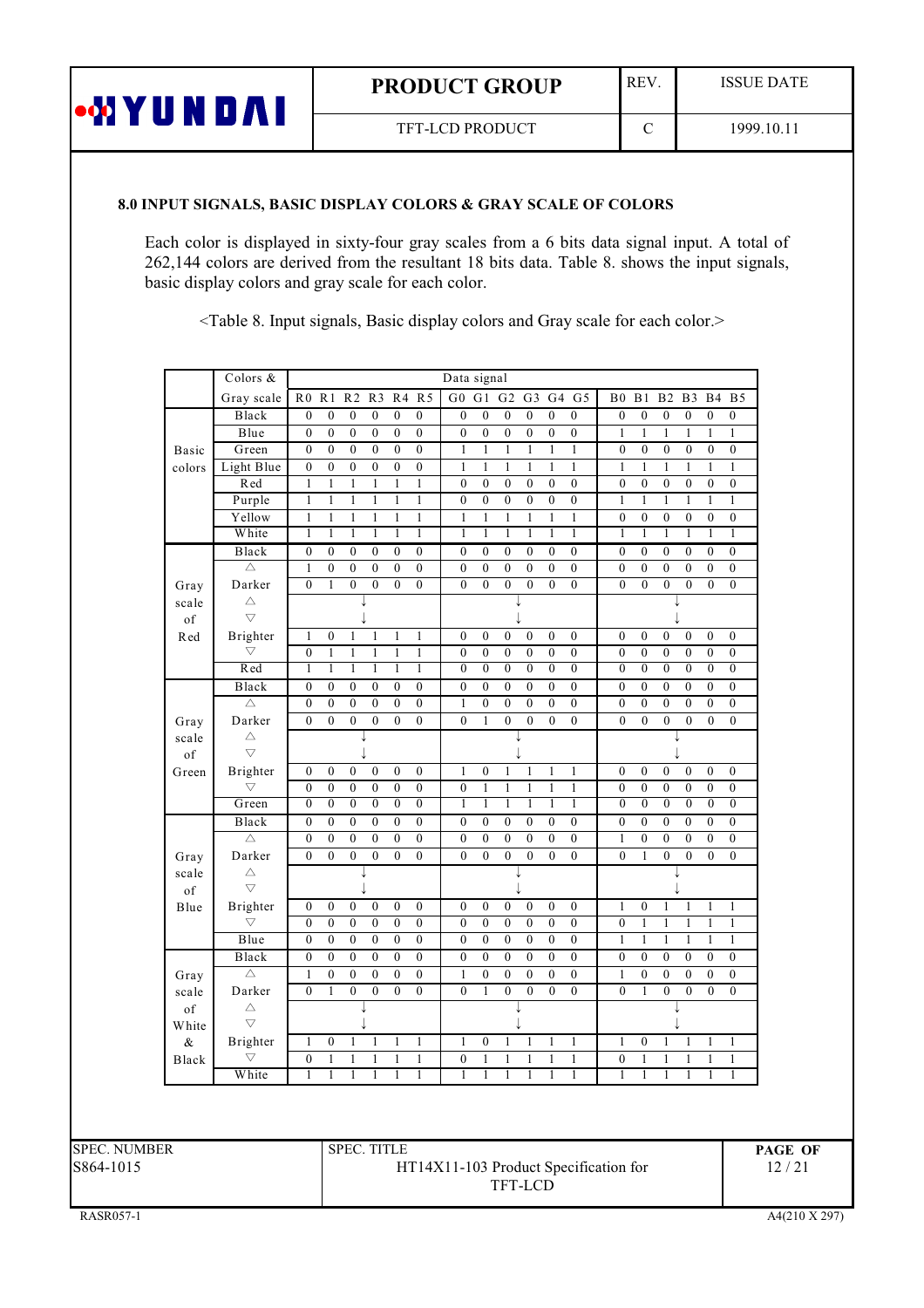| <b>WIYUNDAI</b> | <b>PRODUCT GROUP</b>   | <b>REV</b> | <b>ISSUE DATE</b> |
|-----------------|------------------------|------------|-------------------|
|                 | <b>TFT-LCD PRODUCT</b> |            | 1999.10.11        |

#### 9.0 POWER SEQUENCE

To prevent a latch-up or DC operation of the LCD module, the power on/off sequence shall be as shown in below.

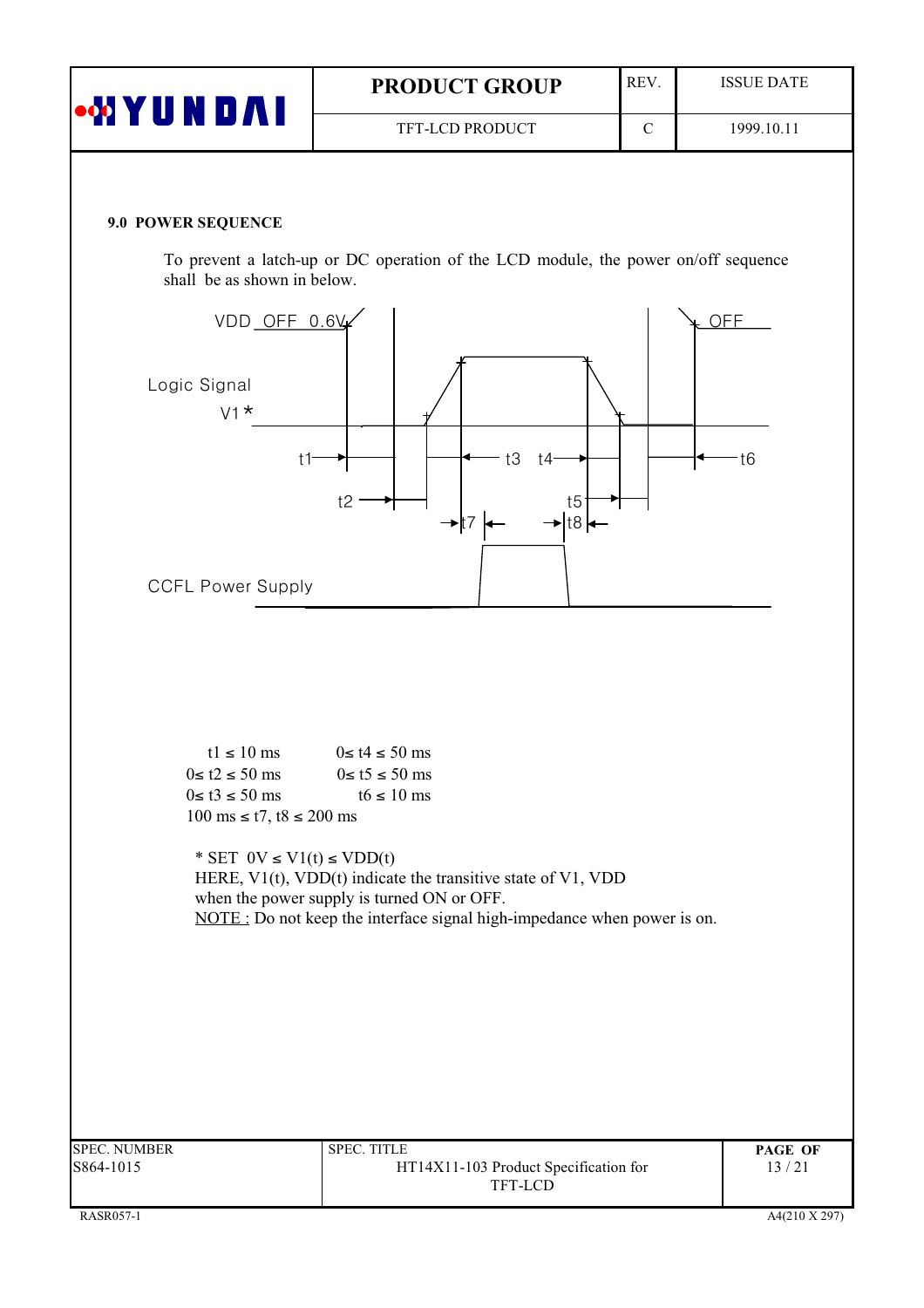| <b>MY</b><br>Ш | <b>PRODUCT GROUP</b>   | <b>REV</b> | <b>ISSUE DATE</b> |
|----------------|------------------------|------------|-------------------|
|                | <b>TFT-LCD PRODUCT</b> | $\sim$     | 1999.10.11        |

#### **10.0 MECHANICAL CHARACTERISTICS**

10.1 Dimensional Requirements

FIGURE 6 and 7 (located in Appendix) show mechanical outlines for the model HT14X11-103. Other parameters are shown in Table 9.

| Parameter           | Specification                                          | <b>Unit</b> |
|---------------------|--------------------------------------------------------|-------------|
| Active area         | 285.696(H) x 214.272(V)                                | mm          |
| Number of pixels    | $1024(H)$ x 768(V)                                     | pixels      |
|                     | $(1$ pixel = R + G + B dot)                            |             |
| Pixel pitch         | $0.279(H) \times 0.279(V)$                             | mm          |
| Pixel arrangement   | <b>RGB</b> Vertical stripe                             |             |
| Display colors      | 262,144                                                | colors      |
| Display mode        | Normally white                                         |             |
| Dimensional outline | 300.5 $\pm$ 0.5 (H) x 227.0(V) $\pm$ 0.5 x 7.0(D) Typ. | mm          |
| Weight              | 630 Typ.                                               | g           |
| Back-light          | CCFL, Horizontal-lamp type                             |             |

|  |  | <table 9.="" dimensional="" parameters.=""></table> |
|--|--|-----------------------------------------------------|
|--|--|-----------------------------------------------------|

#### 10.2 Mounting

See FIGURE 6 and 7. (shown in Appendix)

10.3 Anti-Glare and Polarizer Hardness.

The surface of the LCD has an anti-glare coating to minimize reflection and a coating to reduce scratching.

10.4 Light Leakage

There shall not be visible light from the back-lighting system in the viewing angle around the edges of the screen as seen from a distance 50cm from the screen with an overhead light level of 350lux.

| SPEC. NUMBER | <b>SPEC. TITLE</b>                    | <b>PAGE OF</b> |
|--------------|---------------------------------------|----------------|
| 8864-1015    | HT14X11-103 Product Specification for | 14/21          |
|              | TFT-LCD                               |                |
|              |                                       |                |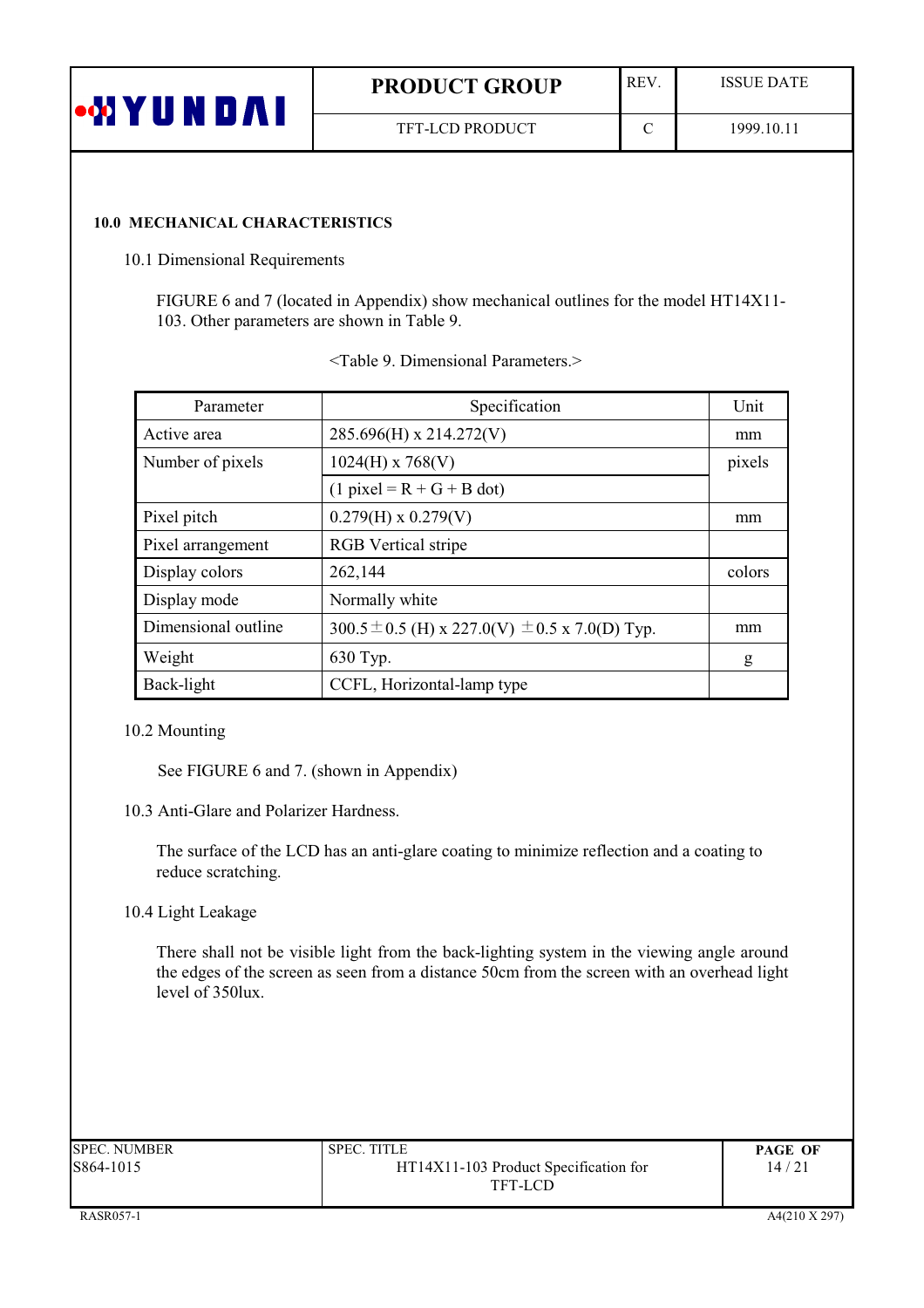| <b>PRODUCT GROUP</b>   | <b>REV</b> | <b>ISSUE DATE</b> |
|------------------------|------------|-------------------|
| <b>TFT-LCD PRODUCT</b> |            | 1999.10.11        |

# **11.0 RELIABILITY TEST**

The Reliability test items and its conditions are shown in below.

<Table 10. Reliability test>

| N <sub>0</sub> | <b>Test Items</b>                                    | <b>Conditions</b>                                       |
|----------------|------------------------------------------------------|---------------------------------------------------------|
| 1              | High temperature storage test                        | Ta = 60 °C, 240 hrs                                     |
| 2              | Low temperature storage test                         | Ta = -20 °C, 240 hrs                                    |
| 3              | High temperature $&$ high humidity<br>operation test | Ta = 50 °C, 80 %RH, 240 hrs                             |
| $\overline{4}$ | High temperature operation test                      | Ta = 50 °C, 240 hrs                                     |
| 5              | Low temperature operation test                       | Ta = $0^{\circ}$ C, 240 hrs                             |
| 6              | Thermal shock                                        | Ta = -20 °C $\leftrightarrow$ 60 °C (0.5 hr), 100 cycle |
| $\tau$         | Vibration test                                       | Frequency : $10 \sim 500$ Hz                            |
|                | (non-operating)                                      | Gravity/AMP: 1.5G X,Y,Z                                 |
|                |                                                      | Period : 15 min                                         |
| 8              | Shock test                                           | Gravity : 70G                                           |
|                | (non-operating)                                      | Pulse width : 11 ms, half sine wave                     |
|                |                                                      | Direction : $\pm X$ , $\pm Y$ , $\pm Z$                 |
|                |                                                      | once for each direction                                 |
| 9              | Electrostatic discharge test                         | Air<br>: 150 pF, $330\Omega$ , 15 KV                    |
|                |                                                      | Contact : 150 pF, $330\Omega$ , 8 KV                    |

| SPEC. NUMBER | SPEC. TITLE                           | <b>PAGE OF</b> |
|--------------|---------------------------------------|----------------|
| 8864-1015    | HT14X11-103 Product Specification for | 15/21          |
|              | TFT-LCD                               |                |
|              |                                       |                |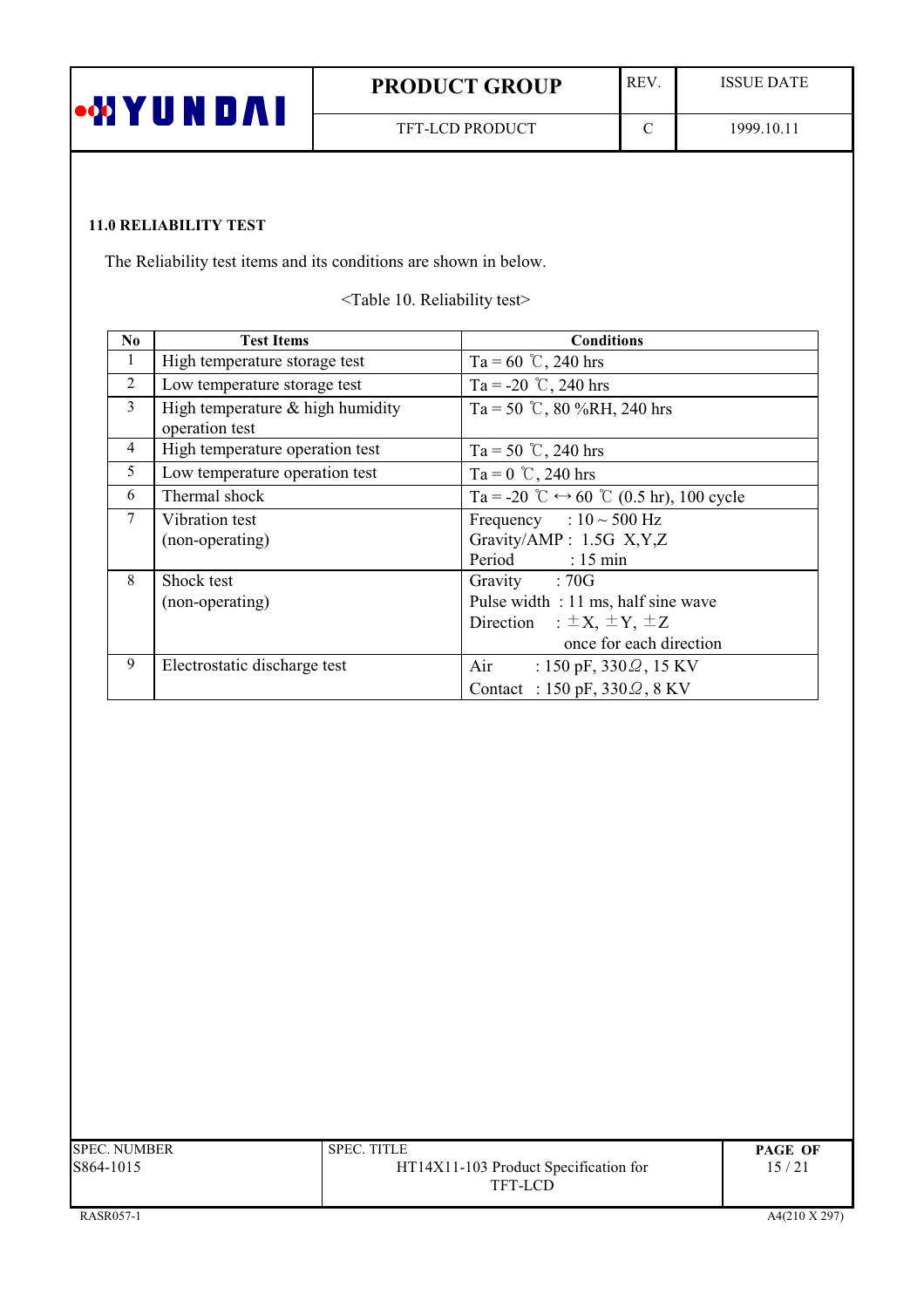| YUNDAI | <b>PRODUCT GROUP</b>   | <b>REV</b> | <b>ISSUE DATE</b> |
|--------|------------------------|------------|-------------------|
|        | <b>TFT-LCD PRODUCT</b> |            | 1999.10.11        |
|        |                        |            |                   |

#### **12.0 HANDLING & CAUTIONS**

(1) Cautions when taking out the module

- Pick the pouch only, when taking out module from a shipping package.
- (2) Cautions for handling the module
	- As the electrostatic discharges may break the LCD module, handle the LCD module with care. Peel a protection sheet off from the LCD panel surface as slowly as possible.
	- As the LCD panel and back light element are made from fragile glass material, impulse and pressure to the LCD module should be avoided.
	- As the surface of the polarizer is very soft and easily scratched, use a soft dry cloth without chemicals for cleaning.
	- Do not pull the interface connector in or out while the LCD module is operating.
	- Put the module display side down on a flat horizontal plane.
	- Handle connectors and cables with care.
- (3) Cautions for the operation
	- When the module is operating, do not lose CLK, ENAB signals. If any one of these signals is lost, the LCD panel would be damaged.
	- Obey the supply voltage sequence. If wrong sequence is applied, the module would be damaged.
- (4) Cautions for the atmosphere
	- Dew drop atmosphere should be avoided.
	- Do not store and/or operate the LCD module in a high temperature and/or humidity atmosphere. Storage in an electro-conductive polymer packing pouch and under relatively low temperature atmosphere is recommended.
- (5) Cautions for the module characteristics
	- Do not apply fixed pattern data signal to the LCD module at product aging.
	- Applying fixed pattern for a long time may cause image sticking.

#### (6) Other cautions

- Do not disassemble and/or re-assemble LCD module.
- Do not re-adjust variable resistor or switch etc.
- When returning the module for repair or etc, please pack the module not to be broken. We recommend to use the original shipping packages.

| SPEC. NUMBER | <b>SPEC. TITLE</b>                    | <b>PAGE OF</b> |
|--------------|---------------------------------------|----------------|
| 864-1015     | HT14X11-103 Product Specification for | 16/21          |
|              | TFT-LCD                               |                |
|              |                                       |                |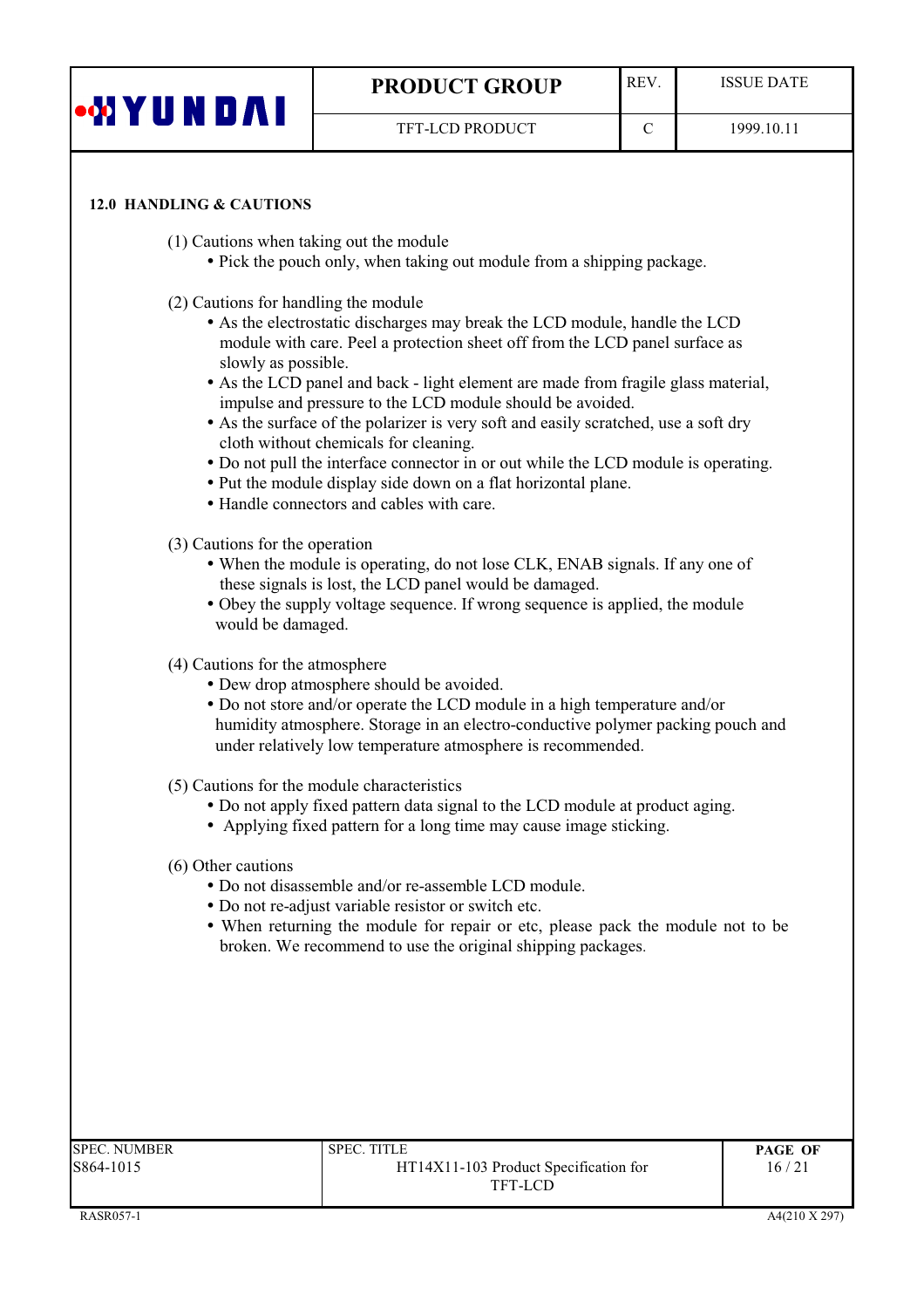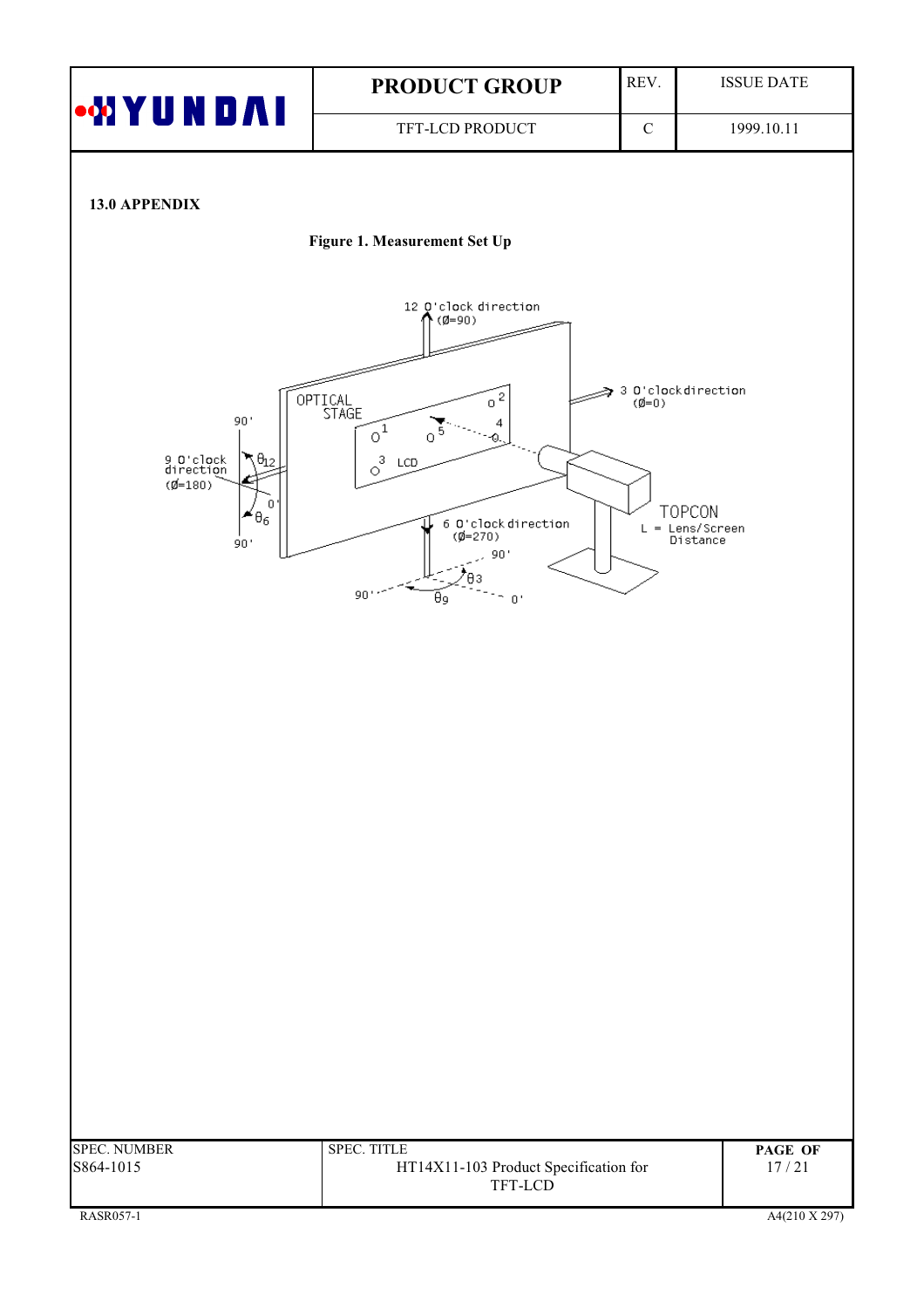| <b>ION YUNDAI</b> | <b>PRODUCT GROUP</b>   | REV. | <b>ISSUE DATE</b> |
|-------------------|------------------------|------|-------------------|
|                   | <b>TFT-LCD PRODUCT</b> |      | 1999.10.11        |
|                   |                        |      |                   |





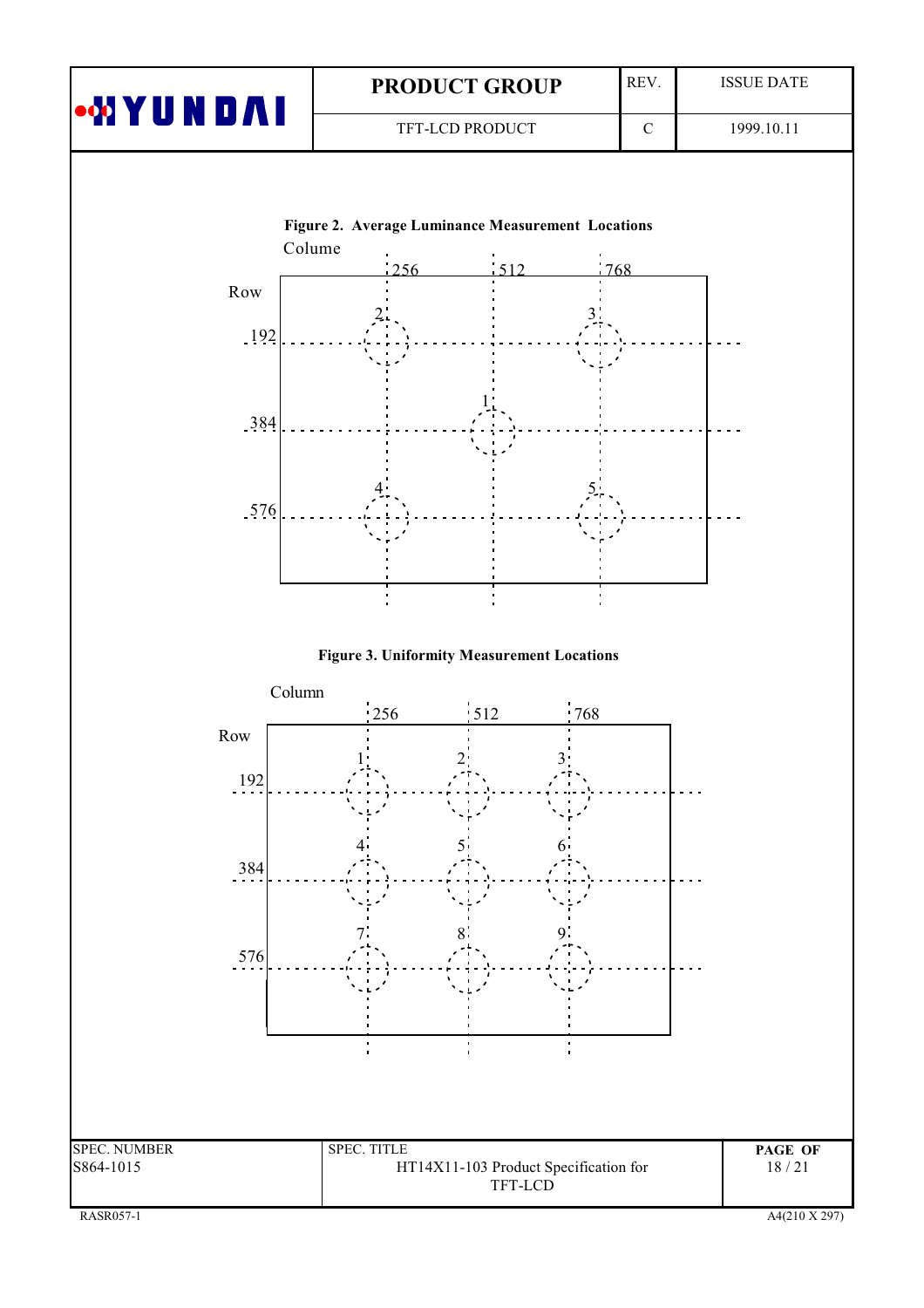|                       | <b>PRODUCT GROUP</b>                         | REV.                  | <b>ISSUE DATE</b> |
|-----------------------|----------------------------------------------|-----------------------|-------------------|
| <b>MYUNDAI</b>        | TFT-LCD PRODUCT                              | $\mathbf C$           | 1999.10.11        |
|                       |                                              |                       |                   |
|                       | <b>Figure 4. Response Time Testing</b>       |                       |                   |
| <b>Black - TFT on</b> | White                                        | <b>Black - TFT on</b> |                   |
| 100%<br>90%<br>10%    | $\rightarrow$ Td<br>$\blacktriangleright$ Tr | -------------         |                   |

#### **Figure 5. Cross Modulation Test Description**

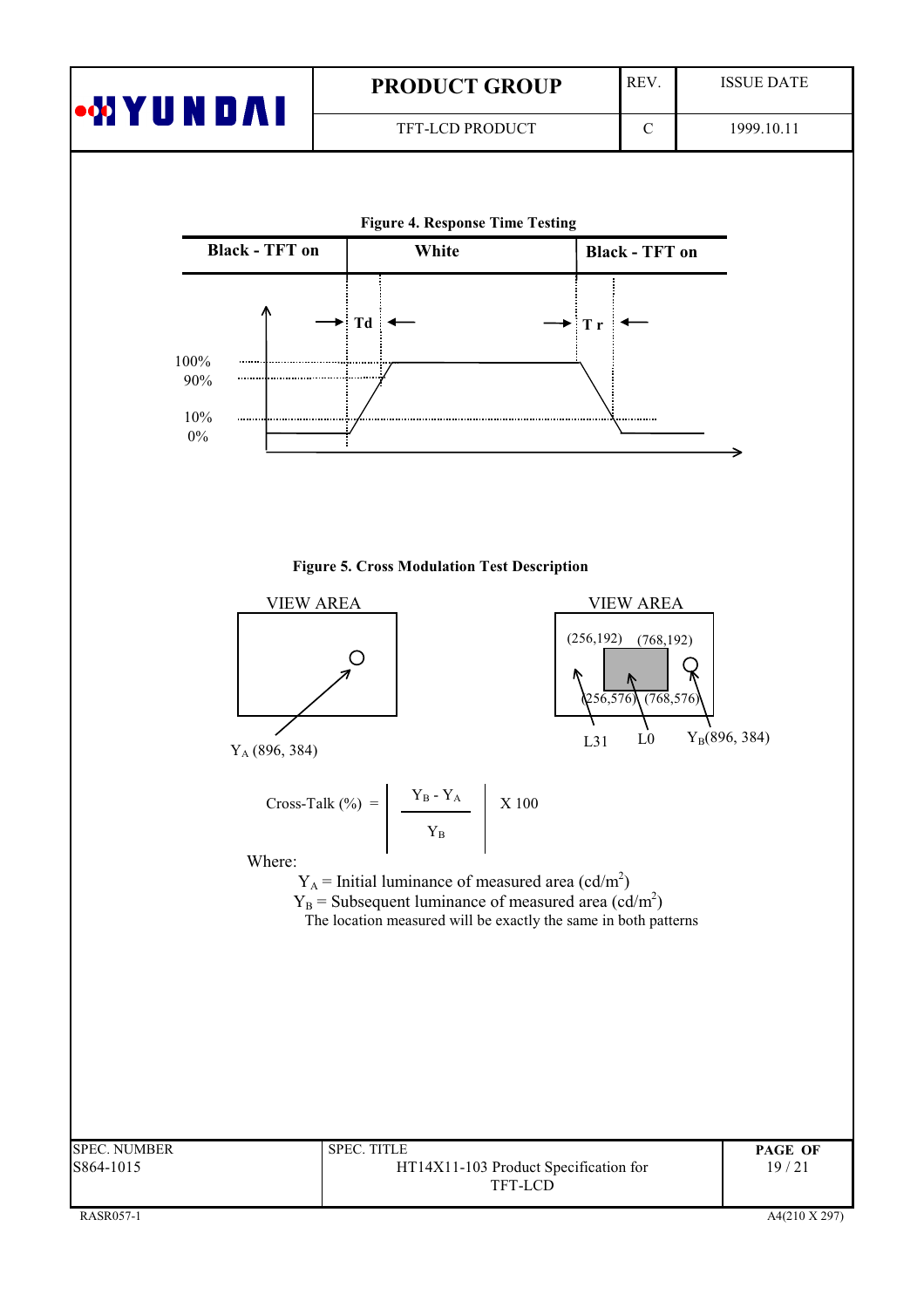